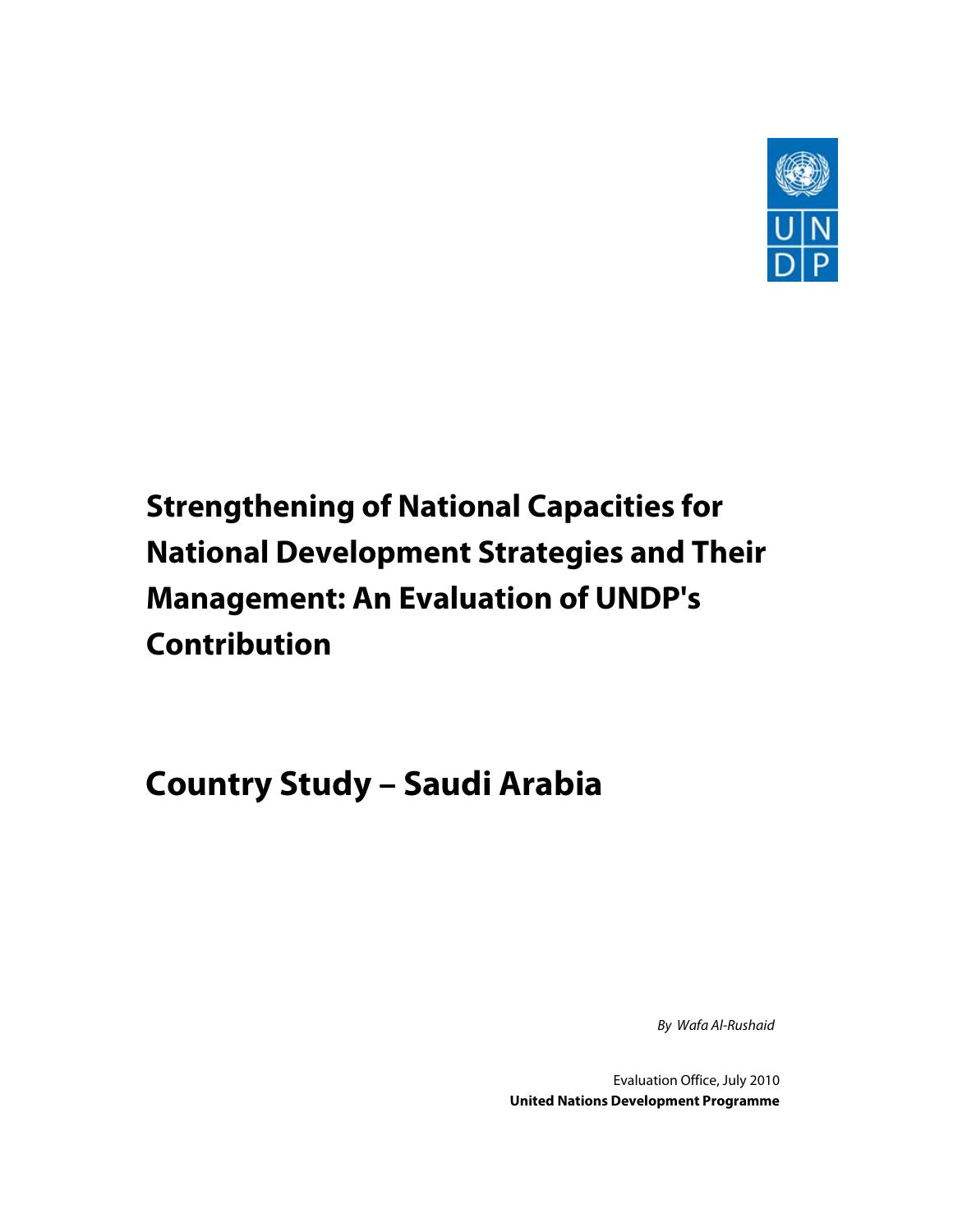## **List of Acronyms**

| <b>CCF</b>    | <b>Common Country Framework</b>                            |
|---------------|------------------------------------------------------------|
| <b>CDS</b>    | The Central Department of Statistics                       |
| <b>CPAP</b>   | <b>Country Programme Action Plan</b>                       |
| <b>CPD</b>    | <b>Country Programme Document</b>                          |
| <b>FDI</b>    | <b>Foreign Direct Investment</b>                           |
| GCC           | <b>Gulf Cooperation Council</b>                            |
| <b>GDP</b>    | <b>Gross Domestic Product</b>                              |
| <b>GTZ</b>    | German Technical Co-operation Agency                       |
| HDI           | Human Development Index                                    |
| <b>KAUST</b>  | King Abdullah University of Science and Technology (KAUST) |
| <b>LTS</b>    | Long-term Strategy (or commonly known as Vision 2024)      |
| <b>MDGs</b>   | Millennium Development Goals                               |
| <b>MOEP</b>   | Ministry of Economy and Planning                           |
| <b>MOFA</b>   | Ministry of Foreign Affairs                                |
| <b>MOMRA</b>  | Ministry of Municipal and Rural Affairs                    |
| <b>NDP</b>    | National Development Plan                                  |
| <b>NDS</b>    | <b>National Development Strategy</b>                       |
| <b>SAGIA</b>  | Saudi Arabian General Investment Authority                 |
| <b>SMEs</b>   | <b>Small and Medium-sized Enterprises</b>                  |
| <b>TFP</b>    | <b>Total Factor Productivity</b>                           |
| <b>UAE</b>    | <b>United Arab Emirates</b>                                |
| <b>UN</b>     | <b>United Nations</b>                                      |
| <b>UNDESA</b> | United Nations Department of Economic and Social Affairs   |
| <b>UNDP</b>   | <b>United Nations Development Programme</b>                |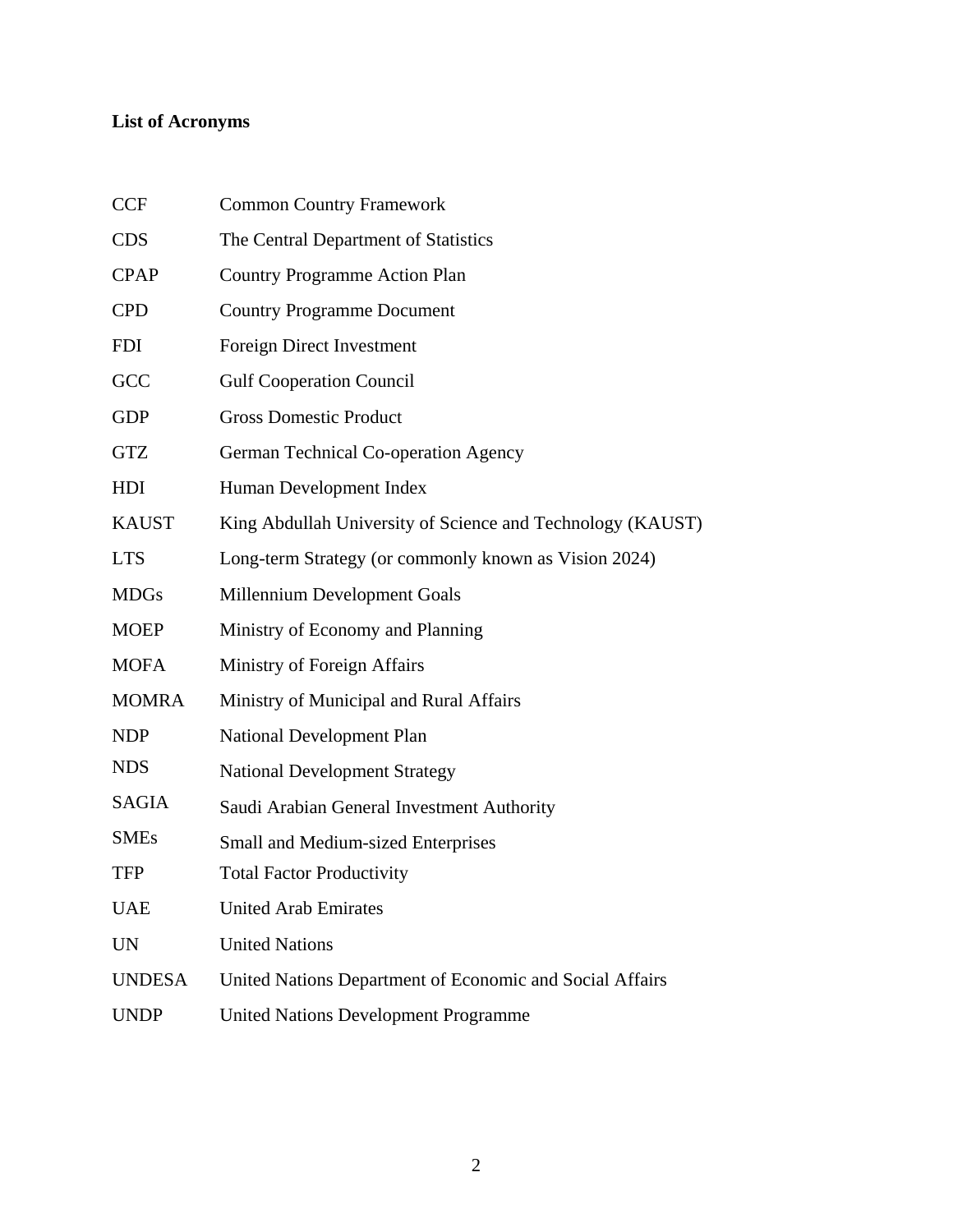## **Contents**

|    |                                                                                                                                                                                      | Page              |
|----|--------------------------------------------------------------------------------------------------------------------------------------------------------------------------------------|-------------------|
| 1. | <b>Introduction</b>                                                                                                                                                                  | 4                 |
| 2. | <b>The National Context</b>                                                                                                                                                          | 5                 |
| 3. | <b>Nature and Summary of Experiences of NDS</b>                                                                                                                                      | 7                 |
|    | 3.1. The National Development Planning Process<br>3.2 The Economic Long-Term Vision 2024<br>3.3. Challenges of Planning<br>3.4. Millennium Development Goals: A National Perspective | 7<br>8<br>9<br>10 |
| 4. | <b>Broad Assessment of UNDP Contribution to NDS</b>                                                                                                                                  | 12                |
|    | 4.1. Programme Intervention<br>4.2. Project-based Capacity Development for Planning<br>4.3. UNDP's Contribution to NDP                                                               | 12<br>13<br>15    |
| 5. | <b>Conclusions and Lessons Learned</b>                                                                                                                                               | 17                |
|    | Annexes<br>1. Persons Consulted<br>2. References                                                                                                                                     |                   |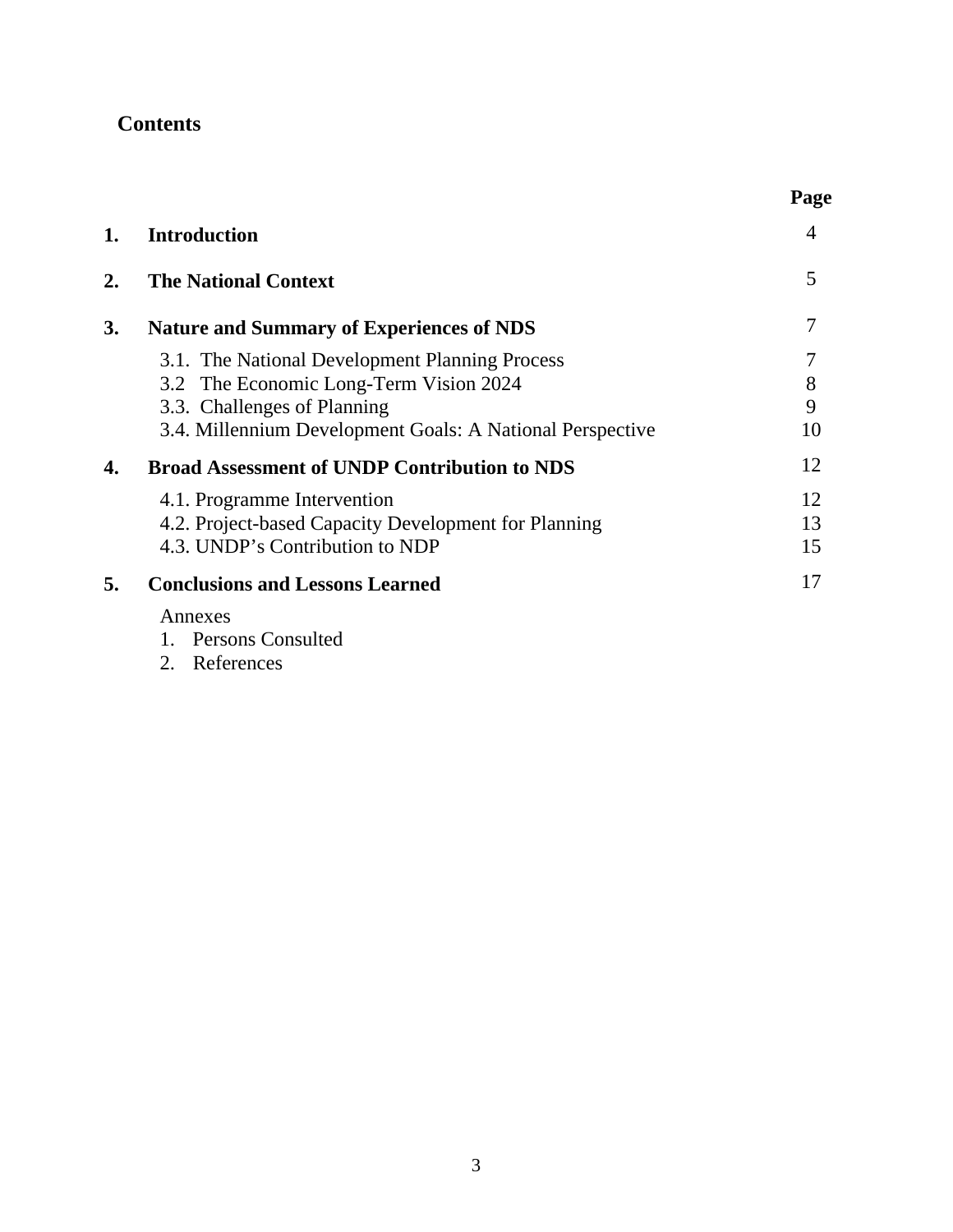#### **1. Introduction**

This country study on Saudi Arabia<sup>1</sup> forms part of a larger thematic evaluation commissioned by UNDP headquarters through its Evaluation Office to explore the record of UNDP over the past 10 years in supporting partner countries to develop their capacities for formulating and managing national development strategies. The evaluation is particularly focused on appreciating the roles and functions of central agencies of Government in managing national development strategies and the contributions that UNDP has made to strengthen those roles and functions. This report summarises major findings and conclusions and was reviewed by the in-country stakeholders. A more detailed summary of the evidence assembled was collated into an evaluation matrix, for internal use by the overall team, and used to inform a cross case analytical workshop for the entire evaluation.

Based on initial discussions between the evaluation team, the UNDP country office and the Government of Saudi Arabia, it was agreed to focus this country study on the preparations of National Development Plans 7 and 8, which coincide roughly with the preparations of UNDP's Second Country Cooperation Framework (2001 – 2005) and UNDP's Country Programme Document (2007-2011). It is important to note that the study deliberately focuses on those parts of UNDP's country programme that have addressed national development strategies, whether in a direct or indirect way. Other areas of UNDP's assistance, be they sector-focused or thematic, have not been examined.

The country study was guided by a semi-structured questionnaire that focused on three core questions;

- i) What have been the successes and problems in developing and executing national development strategies in Saudi Arabia?
- ii) Is there evidence that (a) UNDP's country programmes and (b) the projects of UNDP's global and regional programmes enhanced national capacities to develop and execute national development strategies as identified as being needed by the country?
- iii) What is the capacity of UNDP to be an effective partner in capacity development at the country level?

Interviews have elicited mainly qualitative findings that focus in particular on "process" issues. These offer insights on how capacities at individual, organizational and broader systems levels have developed over time and the contribution that UNDP as a development partner have made to those processes of capacity development.

The study was carried out between May and June 2010 and involved interviews with respondents from the Ministry of Economy and Planning (MOEP), Ministry of Foreign Affairs (MOFA), The Saudi Commission for Tourism and Antiquities (SCTA), Saudi Arabian General Investment Authority (SAGIA). A review of selected documentation was also carried out.

The full evaluation report will be finalized in October 2010 and submitted to the UNDP Board thereafter for consideration. The five country studies, which should not be more than 15 pages in length each, will be submitted as annexes to the main evaluation report.

This Saudi Arabia country study report is divided into four main chapters. Following this introduction, Chapter 2 provides a brief country context. Chapter 3 then provides an overview of the evolution of national development planning in Saudi Arabia over the past 10 years. Chapter 4 examines UNDP's contribution to the NDP process. And finally, Chapter 5 concludes and raises lessons and recommendations.

<sup>1</sup> Three other detailed country studies are being prepared: Botswana, Paraguay and Togo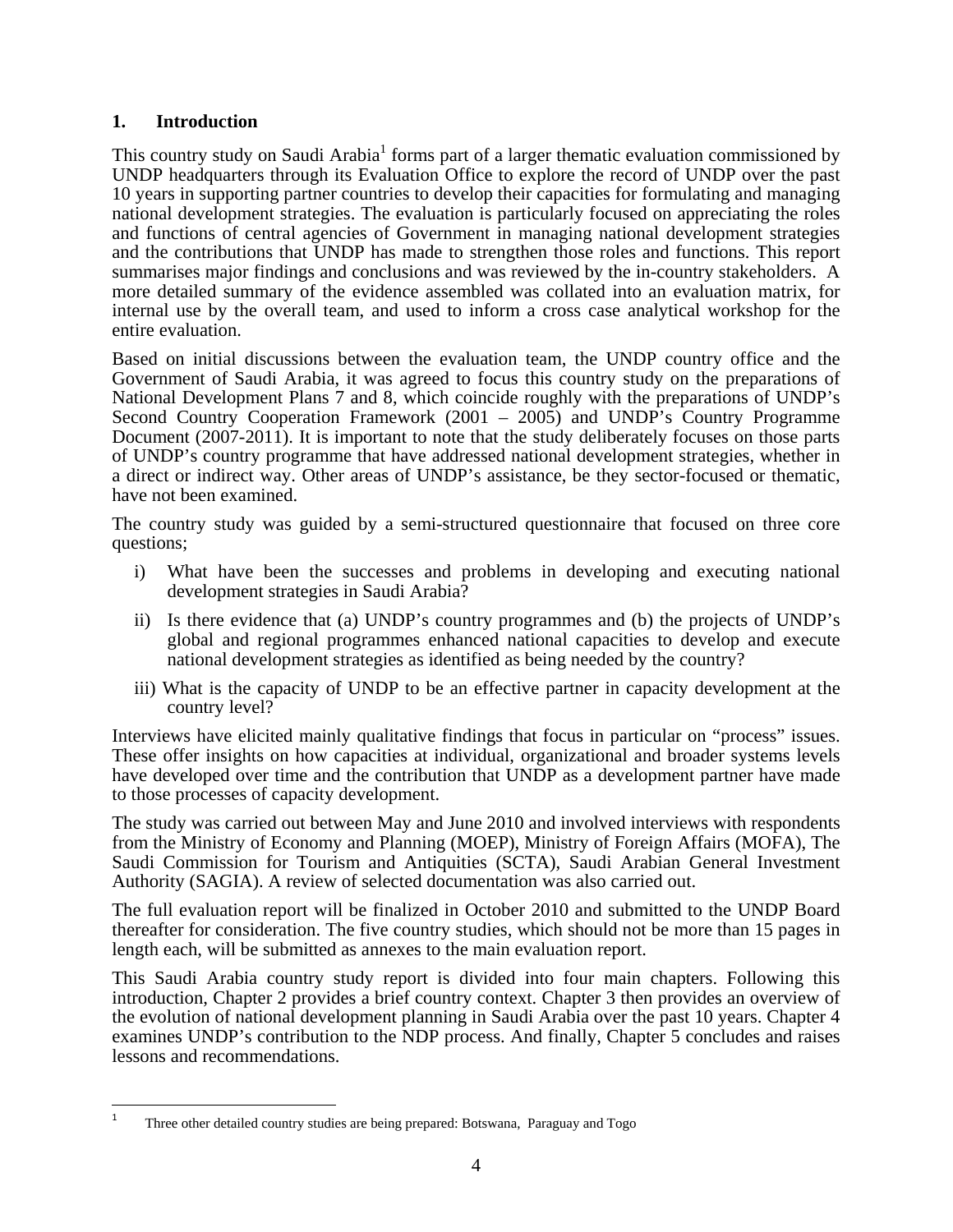#### **2. The National Context**

The Kingdom of Saudi Arabia lies in the southernmost part of western Asia. With an area of 2,250,000 sq km, the Kingdom occupies 80% of the Arabian Peninsula. It is bordered by the Red Sea on the west; the Arabian Gulf, UAE, and Qatar on the east; Kuwait, Iraq and Jordan on the north and Yemen and Oman on the south.

The population of Saudi Arabia is 25.37 million accordingly to the official data for  $2009^2$ , among which 18.5 million are Saudis and the remaining are expatriates. The average annual growth rate was 4.9% for the period from 1974 to 1992, based on the results of the latest census in 2004. However, the population grew by 2.5% for the period from 1992 to 2004. The most important demographic feature is that 55.9% of the population is in the age group 15-64 years. With this decrease in the growth rate, from 4.9 to 2.5%, Saudi Arabia is witnessing a demographic dividend as the number of persons entering the labor market increases whereas more women are capable of joining work outside their homes as a result of fewer children to care for. Consequently, sustainability of economic development could be maintained for approximately 3- 4 decades.

Saudi Arabia is an absolute monarchy in which the executive and legislative powers are exercised by the King and the Cabinet. Recently, a Consultative Council (Shoura) was established to give advice to the King and the Cabinet with respect to issues of governance and public policies and decision-making. Late in 2004, elections were conducted to elect members for the 178 Regional Municipal Councils that were established across the thirteen regions of Saudi Arabia with the overriding objective of expanding citizens' participation in the public life.

Saudi Arabia is the biggest economy in the region. In 2007, for instance, GDP in current US\$ amounted to 384 billion<sup>3</sup> with an annual growth rate of 4.2%. For comparison, United Arab Emirates, the second largest economy in the GCC countries, had a GDP of \$198 billion for the same year; whereas Egypt recorded \$130 billion. The economic performance during the last two 5-year development plans (for 2000-2004 and 2005-2009) was impressive. During the Seventh NDP (2000-2004), real GDP grew by 3.7% on annual basis; and for the period 2005-2009, it grew by 3.5% annually. This happened at a time of a severe global economic crisis.

The nation has undergone a substantial transformation over the past four decades. From a subsistence economy mainly dependent on traditional small scale agriculture and trade, about four decades ago, to a presently modern, albeit developing, economy, characterized by growing diversification of production and income, evolving inter-sector linkages, and expanding regional and global economic integration. This transformation was made possible by: (a) the substantial increase in oil export revenues brought about by the upward revision in the prices of crude oil and increased world demand since the 1970's; and (b) the national strategy that used this windfall of wealth in social and economic development. The development of the country has been guided since 1970, by well-prepared and comprehensive medium-term (5 years) plans that embodied the national goals and aspirations as they evolved over years.

Saudi Arabia ranked 59 in 2007 according to the UNDP Human Development Report, a result of good progress made on all the components of the HD Index. Life expectancy at birth reached

<sup>2</sup> The Central Department of Statistics and Information, 2009.

<sup>3</sup> World Bank, World Development Indicators, updated in June 2010.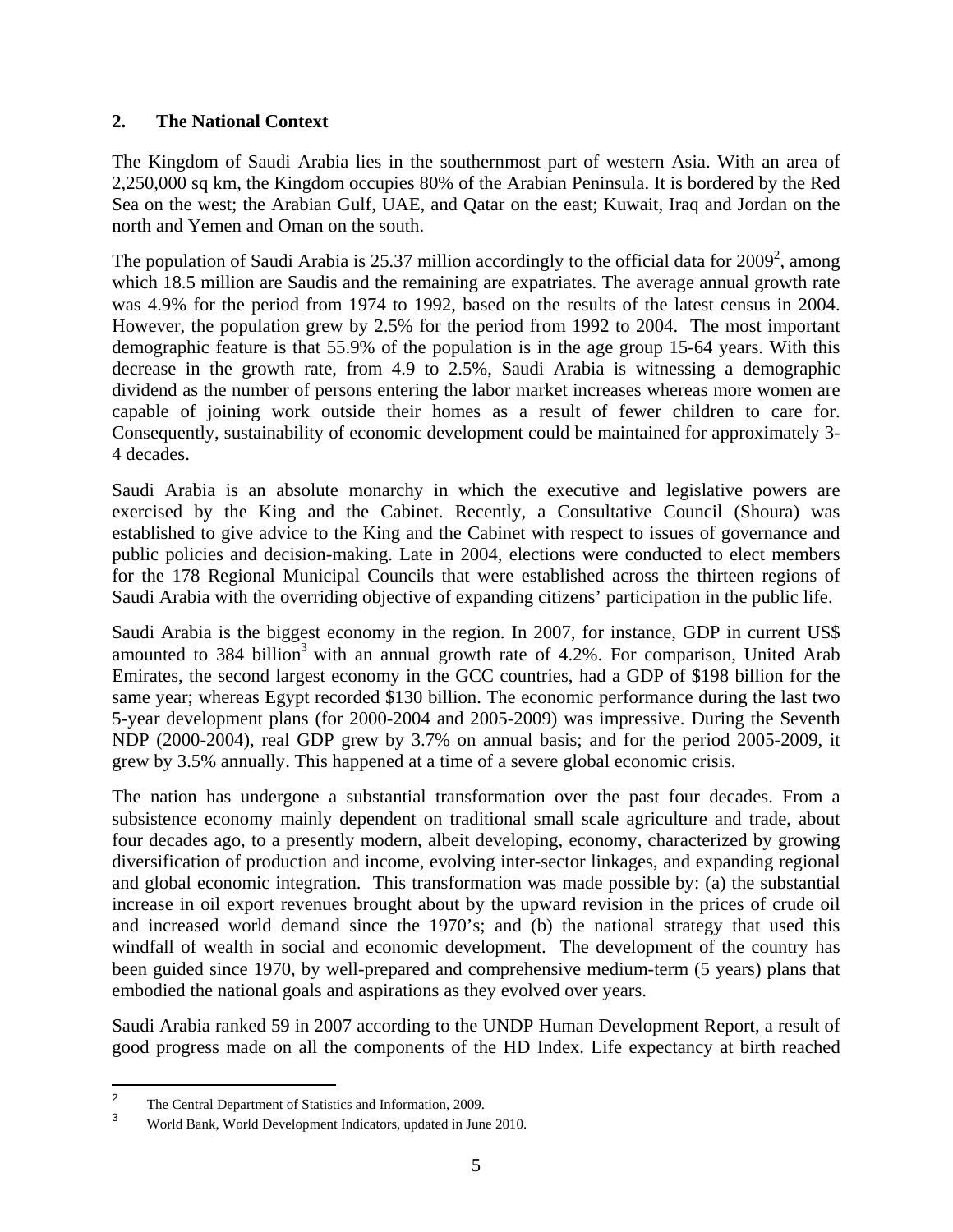72.7 years rising from a modest average level of 53.9 years during the period 1970-1975. Over the same period, adult literacy registered 85 percent of those 15-year-olds and above, rising from 39.2 percent in 1970, while income per capita increased from USD1,006 in 1970 to USD 22,935 in 2007. The latter level exceeds the peak of USD16,880 reached back in 1980.

Since the early 1980s, persistent public efforts have been exerted to diversify the economic base in substitute of the sole reliance on hydro-carbon natural resources for economic output and public revenues. The government has earlier recognized the common assumption prevailing in the 1970s and early 1980s that "the economy was simply resource-based, and rentier in nature, with economic growth or contraction dependent on the price and output of oil"<sup>4</sup>. However, this prospect of the economy was no longer plausible. From the Seventh DP (2000-2004) onward, diversification has become a reality when the share of non-oil sectors in the GDP increased to 73.5% by the end of the plan term in 2004 compared to a benchmark of 71.7% in 1999, with an annual real growth rate averaging around 3.9%. Meanwhile, the private sector had been accorded a greater role in development to contribute to output, investment and employment. In line with this, the government adopted several policies and decisions geared to strengthen the private sector's role in the economy. Such measures included privatization, support to SMEs, promotion of non-oil exports, improvement of the regulatory and investment environment, and encouragement of transfer of modern technologies and advanced know-how, as well as improvement of the competitiveness of domestic products in local and 20 foreign markets.

Since their adoption in 2000, the Millennium Development Goals (MDGs) have engendered a high level of political commitment in Saudi Arabia to achieve the globally set goals and targets and to monitor and report such achievement. In fact, the MDGs were immediately considered a convenient platform to induce development policy changes, particularly in the area of poverty reduction, which was hitherto untapped topic due to social and cultural sensitivities.

In this framework, the Government prepared and released four National MDGs Reports (2002, 2005, 2008, and 2009) to monitor progress in its achievement of the internationally agreed indicators of development. In the NMDGR<sup>5</sup> for 2009, for instance, the Government boasts about achievements of most of the MDGs; yet it confirms an inability to monitor progress due to lack of data.

Notwithstanding, the Eighth NDP (2005-2009), which was the first five-year plan to be formulated and published subsequent to the adoption of the MDGs, embraced four policy frameworks that were closely related to the globally set targets. These were meant to: 1) improve the standard of living and quality of life, including the need to design population policies grounded in the Long-Term Strategy to 2024 as well in line with the MDGs; 2) contain and eventually eradicate poverty through formulation of a comprehensive national strategy to combat poverty; 3) rationalize water consumption with the priority to set a water pricing policy based on economic criteria and to ensure supplying potable water to all, at the most affordable cost, taking into consideration the purchasing power of low income groups; and 4) promote women's participation and enhance their social role.

Also relevant was the accession to WTO in 2005. This was a milestone in the development process because gaining membership in WTO would certainly boost the national effort to

<sup>4</sup> Beblawi, H. and Luciani, G. (eds) (1987) The Rentier State, London: Croom Helm.

<sup>5</sup> MOEP, National Millenium Development Goals, 2009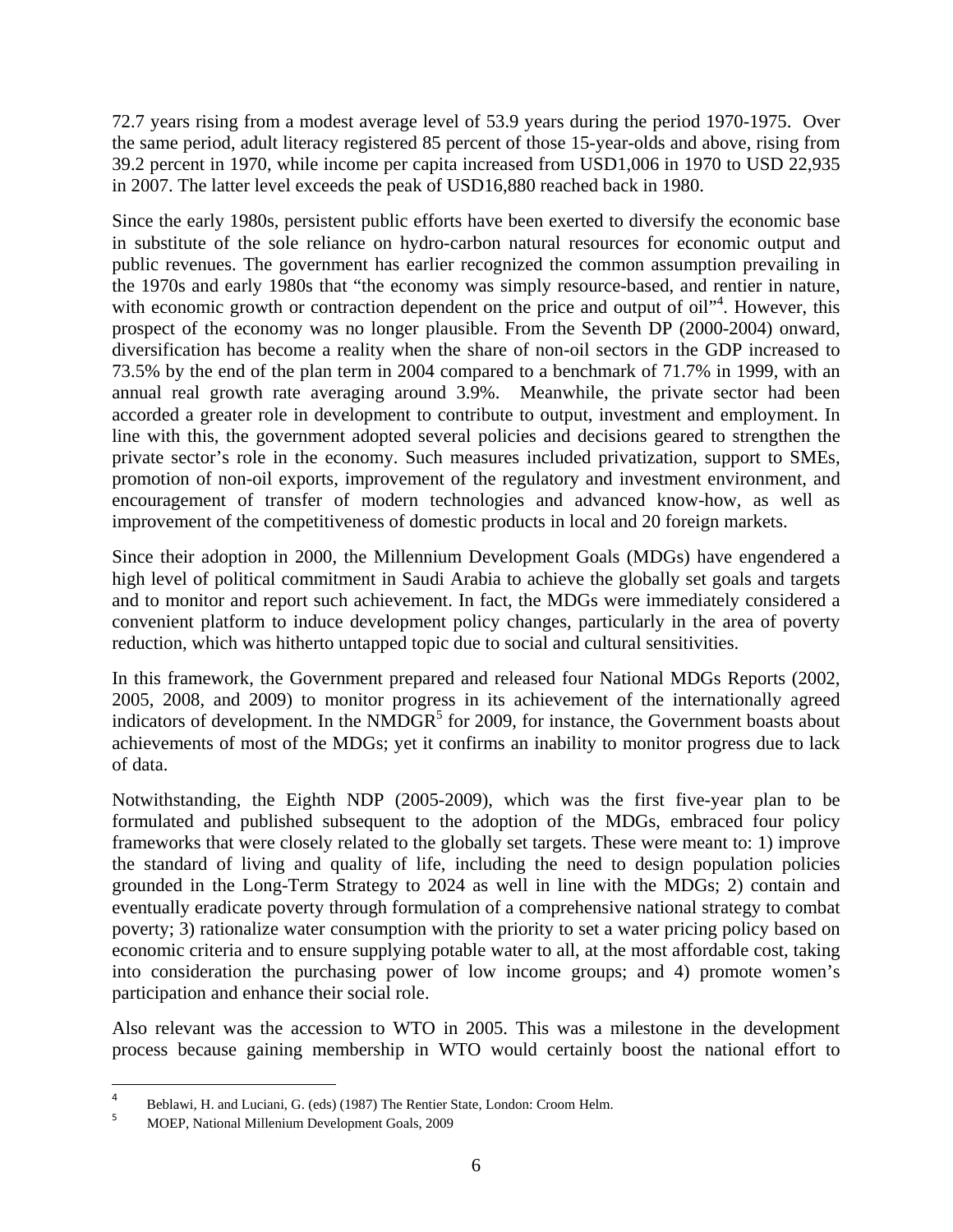diversify the economy through encouragement and promotion of competitiveness within the domestic industries with particular emphasis on petrochemicals, energy-intensive industries, such as aluminum, glass, ceramics, iron, and capital-intensive and high tech industries that maximize value added<sup>6</sup>. The Government also planned to provide incentives to activities and services that contribute to improvement of Total Factor Productivity (TFP), including those supportive of technology transfer and indigenization, R&D activities, high value added industries, and high-tech exports.

Against this background, United Nations Development Programme (UNDP) has been a major and trusted partner to the Government in its planning for development. Over three decades now, UNDP and UNDESA have been providing substantive and technical services to the processes of formulating, implementing, monitoring and evaluating the NDP. In addition, UNDP has been instrumental in developing sector strategies in areas of investment promotion, environmental management, trade and tourism. Remarkable achievements of Saudi Arabia over the last decades in these areas included accession to WTO; the  $10x10$  Strategy in investment sector<sup>7</sup> and the ambitious projects of the economic cities presently under construction.

Presently, UNDP Country Office has 22 staff members and is structured into operations and programme units. The Programme Unit is divided into two sections: Environment and Energy and Governance. The office executes about US\$10 million per year through 15 projects (funded by the Government), most of which are supporting Government institutions.

#### **3. Nature and Summary of Experiences of NDS**

#### **3.1 The National Development Planning Process**

Saudi Arabia has a long tradition of planning for development. A five-year plan document is produced by the Ministry of Economy and Planning (formerly Ministry of Planning until its mandate was revised and broadened in 2003 to take over numerous macro-economic concerns from the Ministry of Finance). This document is to be used as an indicative guidance for public resource allocation and to enable the private sector devise better forecasting of where the public spending will go.

In this framework, the National Development Plan (NDP) for the period 1970-1974 was the first formal attempt to take prudent decisions concerning utilization and allocation of resources for certain development objectives that were mainly focusing on infrastructure investment. In the Second and Third NDPs (1975-1979; and 1980-1984, respectively), the Government was able to embark on ambitious plans in the areas of transport, electricity, water, housing and human resource development. These two plans reflected the windfall of revenues as a result of high oil prices of the time. However, the two NDPs followed a system of central planning and a projectbased approach. The Fourth NDP (1985-1989) represented an ambitious move to a programbased approach, whereby a comprehensive view of development was dominant. In this Plan the Government also initiated dialogue for the first time with the private sector to engage it in development. The Fifth NDP (1990-1994) took further the priority of involving the private sector through the establishment of necessary public-private consultation mechanism.

<sup>6</sup> MOEP, Eighth Development Plan, 2005.

 SAGIA adopted the 10x10 strategy to position Saudi Arabia amongst the world's top 10 most competitive economies by the year 2010.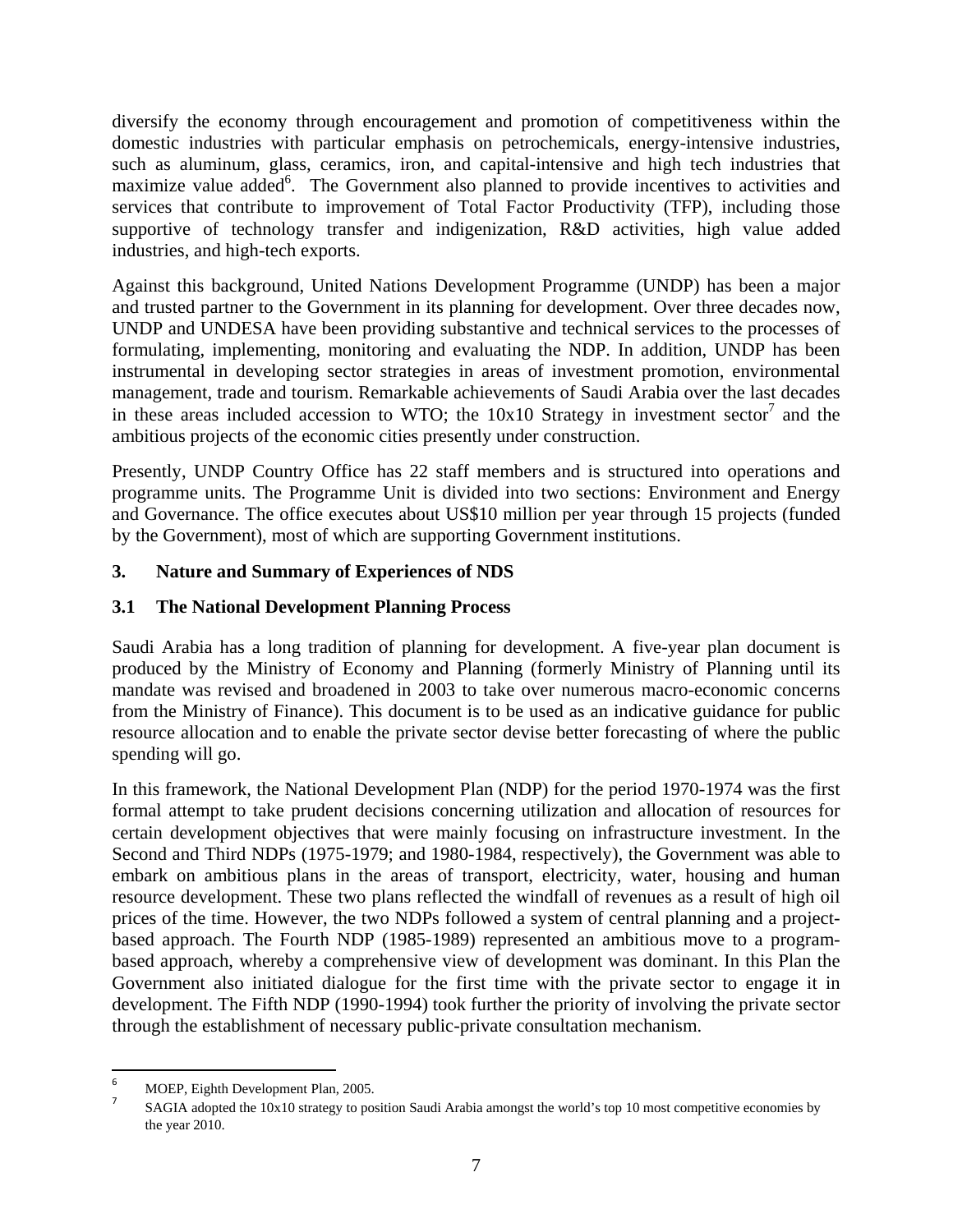However, as a result of the Gulf War in 1991, and its aftermath, implementation of both the Fifth and the Sixth (1995-1999) NDPs was adversely affected as oil prices proved extremely volatile: warranting re-adjustments of the public spending targets. As some researchers rightly maintained, the NDPs, from the first until the sixth one, were more of a "shopping list"<sup>8</sup> than an in-depth analysis of the underlying challenges of development such as unemployment, women's empowerment, competitiveness, equitable regional planning, etc. That is, plan methodologies have undergone minor changes with the overarching objective of meeting priorities of the period. The key development theme that dominated three decades of planning was a specific socioeconomic trajectory along with the required institutional setup to advance and achieve targets designed in line with such path.

The Seventh NDP (2000-2004) was somewhat different in that it adopted a long-term prospective to planning. It even outlined a long-term perspective to the year 2020 with the necessary projections of population growth and the demand for services and physical infrastructure. The Plan was also characterized by its emphasis on the need for more effective coordination with the private sector. It became obvious that the private sector should take a leading role in national development. This conviction was given credibility with implementation of a privatization policy that took diverse forms with an objective of ensuring wider participation of citizens in the ownership of productive assets. At the same time, domestic investment was encouraged by national and foreign capital, as competitiveness of the national industries was promoted.

The Seventh Development Plan achievements were demonstrated in quantitative economic indicators, including the growth of GDP from SR603.6 billion in 1999 to around SR714.9 billion in 2004, with the real growth rate averaging  $3.4\%$  per annum during the period<sup>9</sup>.

The Ninth National Development Plan, after several months of review and debate in the Shoura Council, was launched by the King in early August 2010. This was after this evaluation was completed. The Ninth NDP allocates \$385 billion for various development goals, a record amount and a 67% increase in spending under the Eighth NDP. Under the new plan, the largest share of government spending (50.6%) is set aside for the human capacity development including education sector and labor skills improvement. Social development and health care receive 19% of total allocations, economic resource development 15.7%, transportation and telecommunications 7.7% and municipal services and housing 7.0%. As noted by Minister of Economy and Planning, the Ninth NDP was prepared with the overarching goal of achieving sustained development towards the Kingdom's 2025 Long-Term Strategy. An overarching theme of the Ninth NDP is therefore "sustaining development". While the Kingdom has made remarkable achievement in rising to High Human Development status in recent years, various drivers of change pose risks for the sustainability of the Kingdom's development results towards 2015 and beyond.

#### **3.2 The Economic Long-Term Vision 2024**

In October 2003, the Government convened a symposium with participants drawn from across sectors and all walks of life, from the public institutions to the private sector, academia, the

<sup>8</sup> Wilson, Rodney, Al-Salamah, Abdullah, Malik, Monica and Al-Rajhi, Ahmed, Economic Development in Saudi Arabia, Routledge Curson, London, UK, 2004.

<sup>9</sup> The Saudi Riyals remained pegged to the US\$ with an exchange rate of SR 3.75 for a dollar.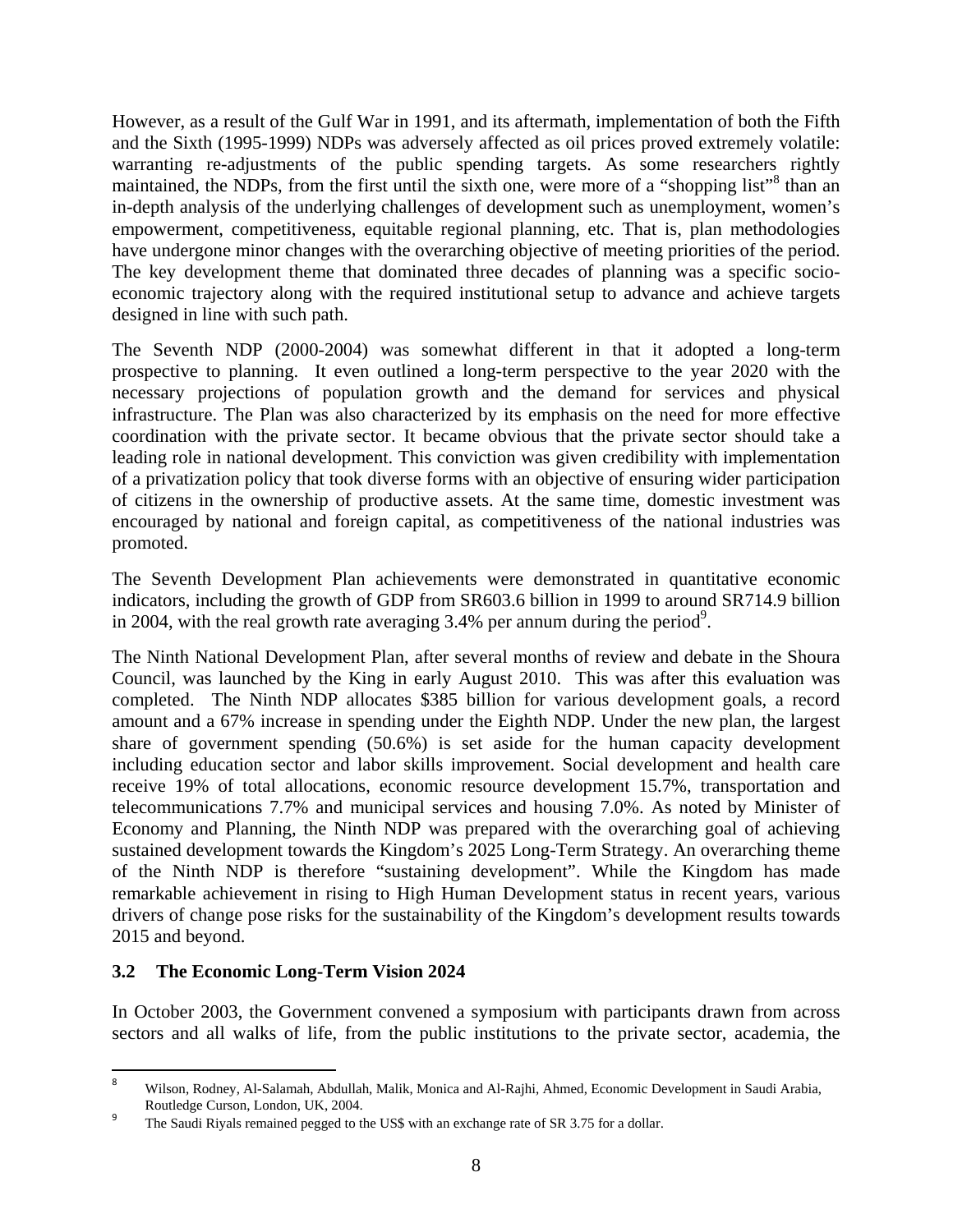NGOs, international organizations, and the media. Around 130 experts delivered papers on issues divided into four broad themes: Human Development; Economic Diversification; Public-Private Partnership; and Drivers for the New Economy. Upon conclusion of in-depth deliberations, a draft Long-Term Strategy (officially known as the Economic Vision 2024) had been formulated. The vision was that, "By 2024, the Saudi economy will be a diversified, prosperous, private-sector driven economy, providing job opportunities, quality education, health care and necessary skills to ensure the well-being of all citizens while safe-guarding Islamic values and the Kingdom's cultural heritage".<sup>10</sup> The LTS was designed to span over 20 years from 2005 to 2024, integrating four successive five-year plans, from the Eighth Development Plan (2005–2009) to the Eleventh Development Plan (2020–2024).

The LTS adopts two criteria in measuring achievement of its embedded vision. These criteria involve: a) doubling per capita GDP in real terms; b) inducing improvement in the quality of life as measured by a specifically devised index, which is commonly known as the Saudi Quality of Life Index<sup>11</sup>. The document also puts emphasis on job creation as a key lever to realize the two criteria. According to the document, job creation has remained difficult to deliver due to: 1) lack of well-developed SME's, 2) slow economic growth, that could only be overcome through the future growth in certain sectors: tourism, exports, the hydrocarbon sector, the service sector, and attraction of FDI, 3) lack of alignment between education and labor market requirements, 4) rigidity in hiring and firing Saudis, 5) free labor imports in the absence of wage policies, and 6) high population growth.

The launch of the Vision 2025 coincided with the preparation of the Eighth NDP for the period 2005-2009. On this basis, the Eighth Plan stated that its methodology was totally different from the previous plans because it was designed against the backdrop of an obvious long-term vision, and that it identified "specific policies and programs together with specific long-term targets to ensure effective follow-up and implementation"  $^{12}$ .

Further, sectoral plans that constitute the 'raw material' for the NDP and are developed at the sector's level will be in line with the LTS. This alignment to an ambitious set of targets is seen by planners and researchers as a giant improvement in the national planning of Saudi Arabia. It is true that a national vision provides a common referential framework to stimulate consensusbuilding around priorities and their timing.

In devising quantitative targets for its five-year plans, MOEP has developed a set of economic models as follows:

- 1) The Century Model: as its name implies, the CM provides long term projections to analyze trends of prices of oil, water and human resources.
- 2) The Selection Model: this is a general equilibrium model to arrive at medium-term forecast and therefore recommend policies with respect to development priorities.
- 3) The Implementation Model: this will be used to explore sectoral trends and the necessary policies as a follow-up to implementation of the plan

 <sup>10</sup> MOEP, Long-Term Strategy, 2004.<br><sup>11</sup> Ibid, p. 4.<br>**12** MOEP, The Eighth Development Plan, 2005.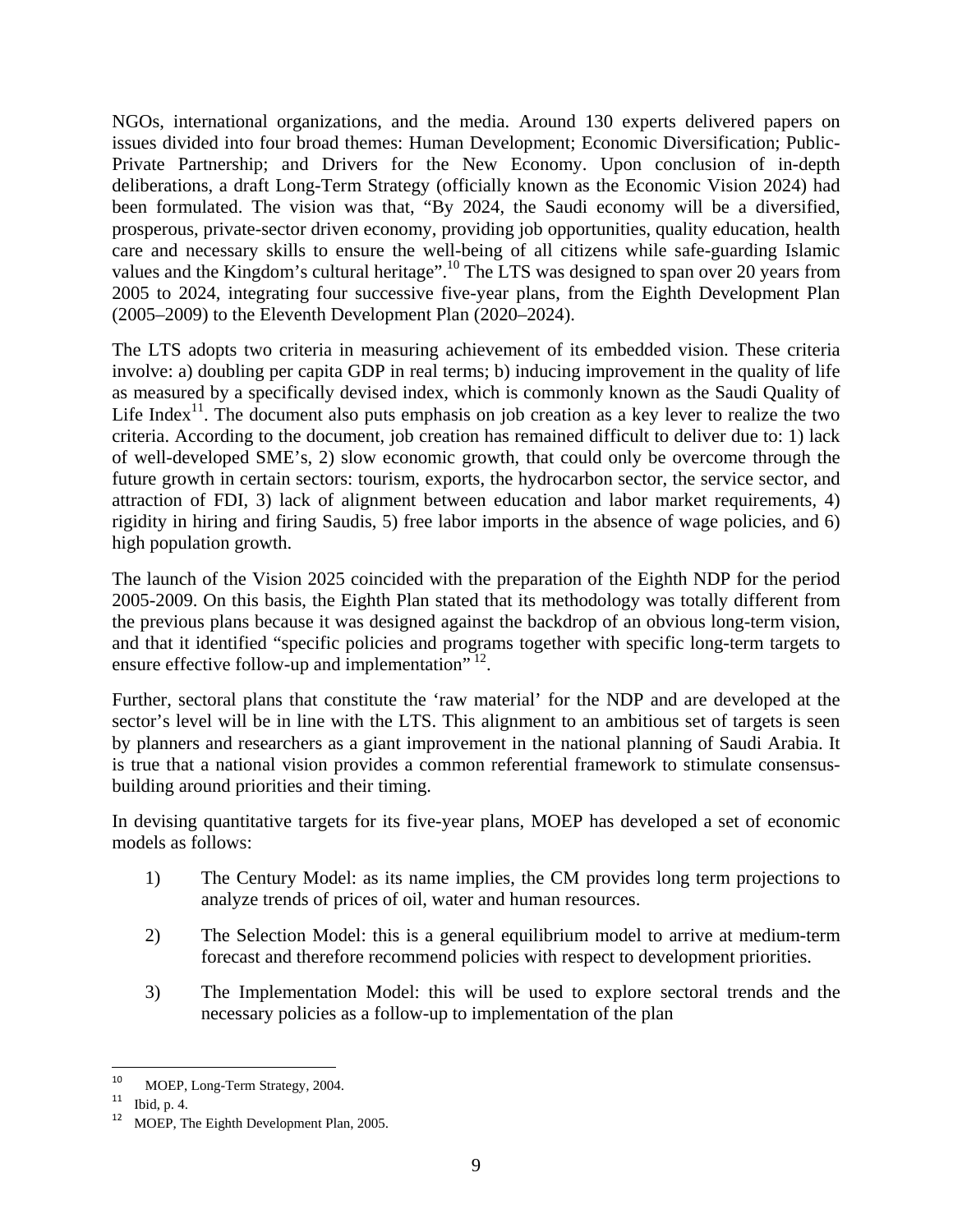4) Oil Model: this is used to develop projections of oil revenues under alternative scenarios on the world oil market.

The models are extensively applied in setting the macroeconomic framework of each plan.

#### **3.3 Challenges of Planning**

Despite the impressive progress realized by Saudi Arabia in terms of socio-economic development, the single most significant challenge facing resource-based economies everywhere is to diversify for the sake of sustainability and to avoid the 'Dutch disease' when revenues from natural resources lead to structural distortions in manufacturing industries. Fortunately, Saudi Arabia has capably employed planning process to rid of any such adverse impacts due to fluctuations in the international prices of oil and natural gas. This was possible through the success achieved so far in diversifying the base of the economy. As a result, the relative contribution of the oil and gas sector to the GDP remarkably decreased over the last 40 years from 55.8% in 1970 to 27.5% in 2004. In this connection, the LTS projected the relative of weight of the oil sector will dwindle to 17.9% by 2024. Meanwhile, the share of non-oil income in total government revenues will increase from 9.7 percent to 16.9 percent over the same period.

In addition to the economic diversification, the most important development challenges according to the Eighth DP are the following:

At the Local Level:

- The high rate in population growth and dependency rate and its implications for a demand in basic services such as education, health, transportation, public utilities and housing;
- Urgency for equitable economic growth across regions
- Depletion of natural resources, particularly water
- Inability of certain sectors to compete regionally and/or globally, especially after the accession to WTO in 2005
- The full development of national human resources.

At the global level, there are important challenges that should be considered by planners and decision-makers. These are as follows:

- The accelerating speed of globalization in all aspects of life
- Frequent appearance of international and regional economic blocks and free trade zones with consequent effects on the foreign trade activities of the Kingdom
- Increased importance of science and technology as an essential, decisive tool to achieving economic benefits under mounting competition locally and internationally
- The gradual change in the importance of raw materials as source of competitive advantage; with the parallel significance of knowledge-intensive manufacturing
- The severe worldwide competition in attracting capital and FDI.
- Saudi Arabia is a nation that is looking to and preparing for, a different kind of future, a future that's more inclusive, expansive, sustainable and integrated on both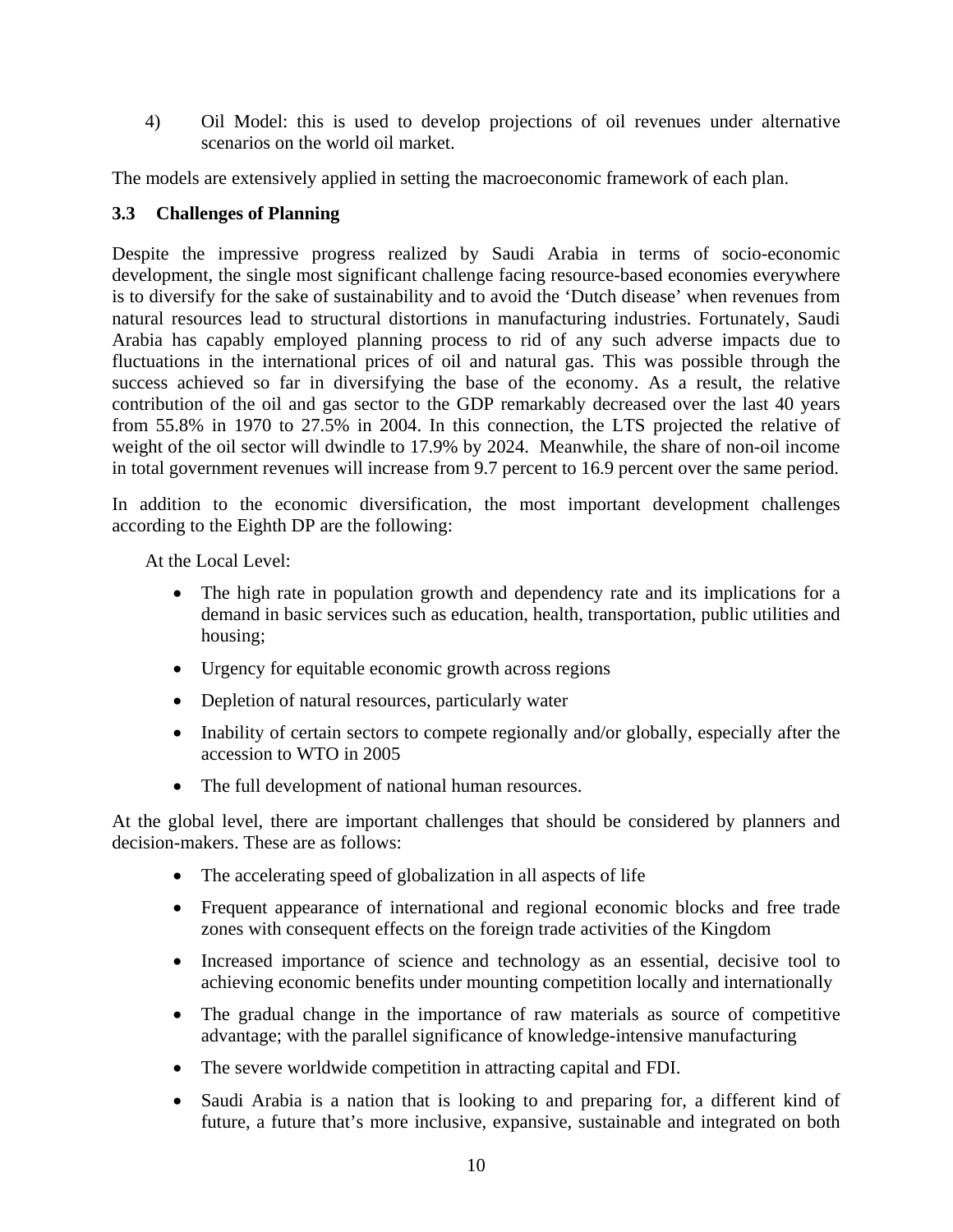economic and social levels to become one of the world's top 10 most competitive economies by the end of 2010. Today Saudi Arabia is ranked 13.

#### **3.4 The MDGs: A National Perspective**

During the period from 1971 to 2004, per capita income maintained a steady growth rate of 0.87% in spite of the high population growth of 3.9% in the same period<sup>13</sup>. Per capita GDP averaged \$11,547 in constant prices for the period. Although this was relatively high per capita GDP to supposedly indicate human wellbeing, but there was no official recognition of poverty prior to the Eighth NDP. In fact, upon a visit by the then Crown Prince (the present Monarch) to the outskirts of the capital city in November 2002, Saudi Arabia officially declared existence of pockets of poverty to warrant immediate actions by the Government and other concerned parties.

Against this background, a Royal Decree was issued in 2002 to formulate a comprehensive national strategy to combat poverty. A Task Team was set up at the Ministry of Social Affairs with broad representation of concerned public institutions and the private sector. MOEP was a member to take the task of providing think-tank functions. Parallel to that, the National Fund for Poverty Eradication was established, in which the Government provided much of the capital with donations from the private sector enterprises and individuals.

Whilst the National Fund for Poverty Eradication commenced its work focusing on the shortterm solutions through expansion of the public cash transfers to the poor, the Task Team went on preparing for a national poverty strategy. This work commenced with the establishment of the necessary database as a tool for measuring poverty, applying various indicators. Studies were also conducted to investigate causes of poverty in order to recommend specific public programs and policies.

From the outset it was suggested that the national poverty strategy would focus on the following aspects:

- Avail the poor of the opportunity to develop and strengthen their financial and human resources through a set of mechanisms ranging from provision of credit to education, training and health services.
- Overcome obstacles faced by the poorest segments of society toward effective participation in their community
- Augment the social security system to provide cash and in-kind transfers

The Eighth NDP (2005-2009), the latest published plan to date, purports to cover fully the MDGs through mobilization of the human and financial resources necessary for achievement of the MDGs. However, with respect to Goal 3 (gender equality and women empowerment) the focus is confined to an increase of women participation in the labor market. Moreover, the Government issued four National MDGs Reports (for 2002, 2005, 2008, and 2009) to monitor progress in this respect. In the NMDGR for 2009, the Government boasts about achievements of most of the MDGs; yet it admits its inability to monitor progress due to lack of data.

In 2008, the Government analyzed costing of the MDGs with the objective of linking national processes, checking consistency of policies, probing public and political commitment, and to

<sup>&</sup>lt;sup>13</sup> MOEP, The Eighth Development Plan, 2005.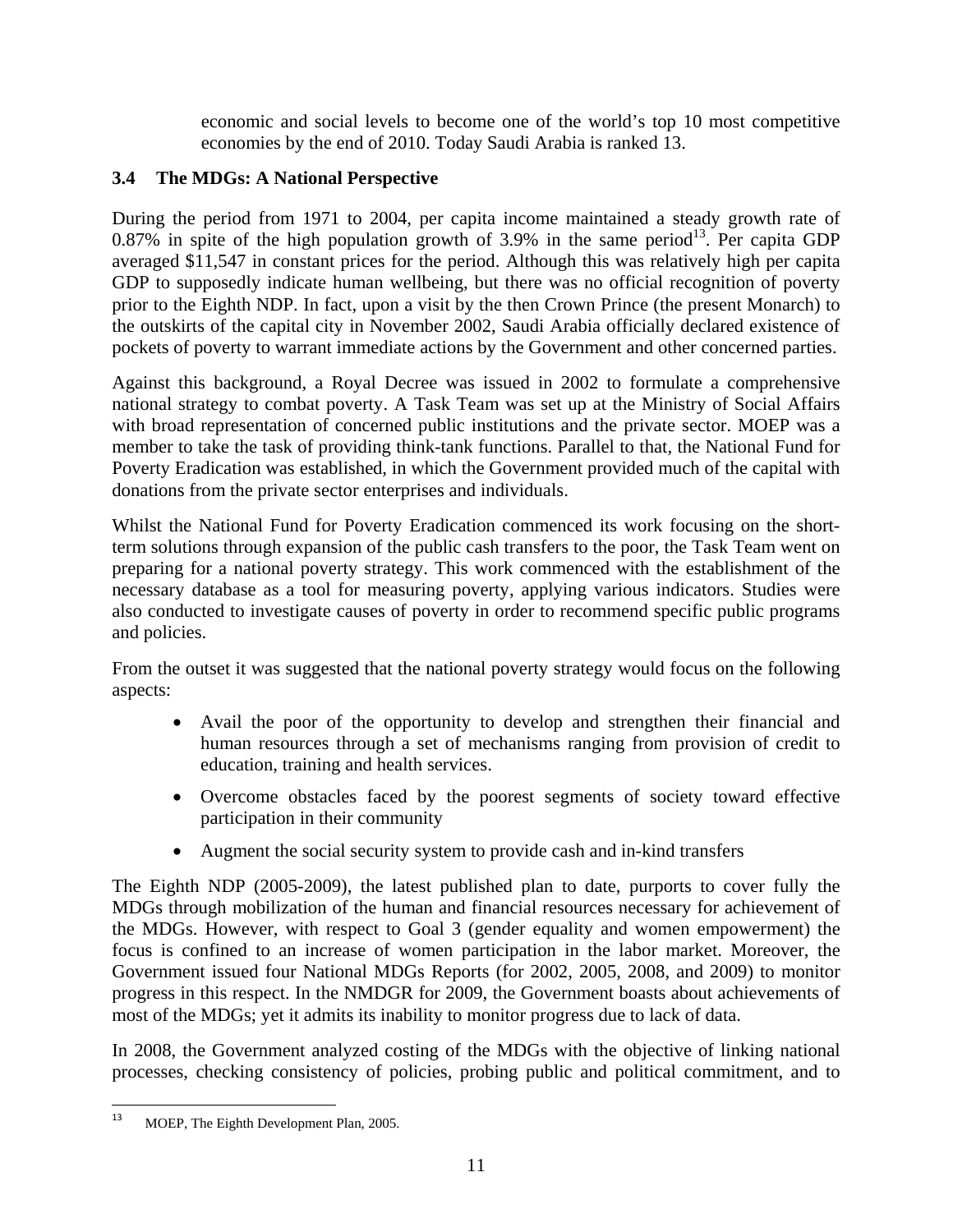making strategic choices. The methodology adopted for costing MDGs was that of 'needsassessment' taking into consideration various aspects such as the country-specific conditions in terms of socio-economic development and data quality; and actual trends of progress in achieving the MDGs.

It is notable that data quality needs considerable attention from the planners. For instance, the currently published "Household Expenditure and Income Survey"<sup>14</sup> covering the period 2006-2007, while acknowledging that only 27% of Saudis own their homes, lacks necessary and critical features such as incidence of poverty (number and ratios), Gini coefficient; expenditure per person and household expenditure pattern; level of education of household head; ownership of assets and other indicators relevant to meaningful monitoring and evaluation of achievement of the MDGs at the national level.

<sup>&</sup>lt;sup>14</sup> The Central Department of Statistics and Information, Household Expenditure and Income Survey (2006-2007).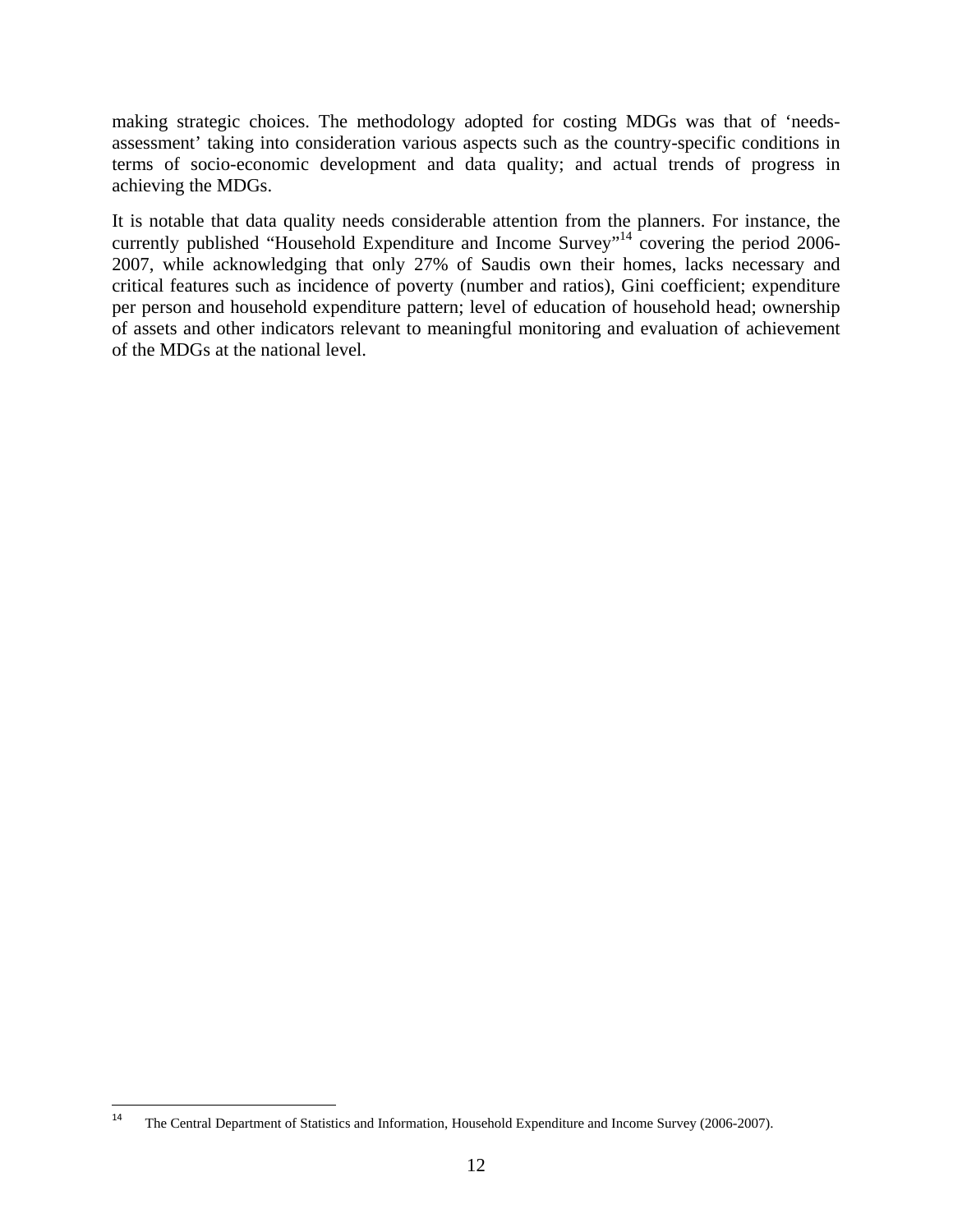#### **4. Broad Assessment of UNDP Contribution to NDP**

#### **4.1 Programme Intervention**

The technical and substantive cooperation between Saudi Arabia and UNDP goes back to the early years of the country's initial move towards substantive development planning in the 1970s. The first Country Programme was developed for the period from 1972-1976. This five-year period was shared by all subsequent CPs until the Fifth CP for 1992-1996. From 1997, the cooperation was captured in a Country Cooperation Framework (CCF) for a cycle of four years. Two CCFs for 1997-2000 and 2001-2005 were implemented. From 2007 to date, UNDP and Saudi Arabia formulated one CP/CPAP for the period 2007-2011. A common feature in all these programmatic instruments was that the document was closely aligned to the relevant cycle of the NDP with the national priorities becoming the major themes for cooperation.

The current CDP/CPAP<sup>15</sup> was formulated after reviewing the previous programme cycle and identifying possible areas of future interventions. The review process reached some lessons learned from past cooperation. These lessons included: (a) existence of a strong and long term UNDP-Government partnerships that were working well in building national capacities, sharpening national priorities and goals and extending the benefits of highly specialized technical expertise and advisory services; (b) a core set of programmes focusing on the corporate practice areas aligned with national development priorities was essential for optimal results; (c) national recognition of UNDP's value-added represented by its access to a network of expertise and best practices; and (d) the need to revisit the operational and implementation modality of national execution in order to enhance efficiency and speed up implementation.

In the process of developing the CPD/CPAP documents, a roundtable consultation was organized with the participation of the Government, UNDP and other stakeholders, including the private sector. The discussions were structured in line with the findings and recommendations of the review exercise. The CDP embraced five outcomes as follows:

- 1. Improving quality of life for Saudi citizens. In this context, UNDP will assist in reinforcing the Government's confidence in achieving the MDGs by widening policy options at its disposal.
- 2. Strengthened and diversified economy to the benefit of all citizens. This outcome incorporates targets to realize sustainability in the past economic growth and to maximize benefits of integration in the global economy including the benefits of accession to the WTO.
- 3. Enhanced public sector performance.
- 4. Enhanced partnership for development. This includes more involvement of the private sector in the national planning for development.
- 5. The role of women and youth in national development.

<sup>&</sup>lt;sup>15</sup> UNDP, Country Programme Document for Saudi Arabia (2007-2011).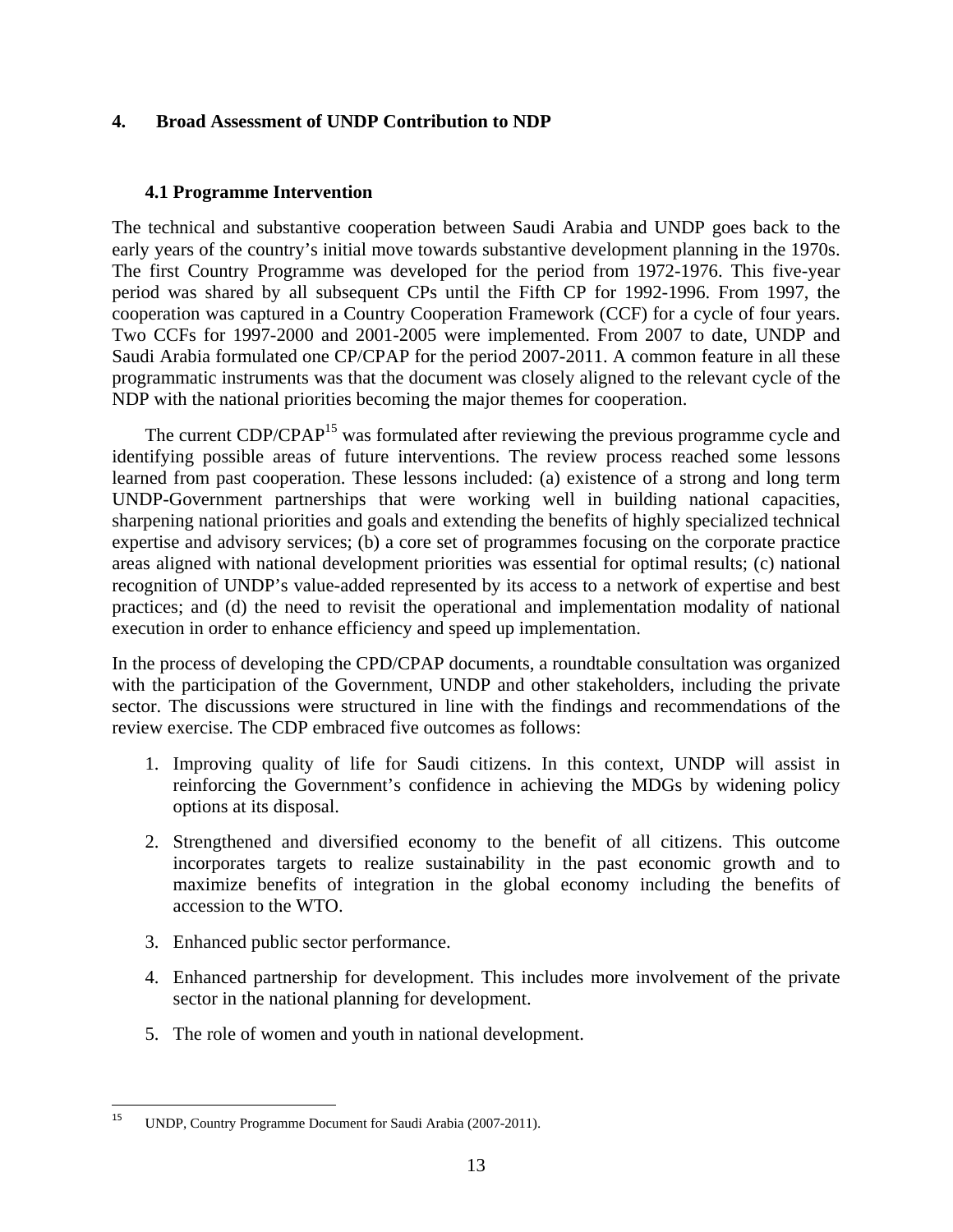It is apparent that developing national capacity for better and more effective planning is an intrinsic component in each of the five outcomes, but the documents do not mention capacity assessment as an important tool to establish a baseline for CD so that monitoring of progress become easier and meaningful. It is true that on ground, the Government considers capacity development as part and parcel of the public policy of Saudization – which calls for job creation for the nationals especially in the private sector by replacing expatriates. And there is an implicit hint that this issue should be handled without intervention by an external party, whatever neutrality that party claims.

For instance, no attempt was made to do needs-assessment for MOEP, especially in 2003 when it was restructured and given a new mandate. This is consistent with the normal approach of responding to the Government's explicit demand. This is the case in all NCC countries. However, UNDP could still have taken the initiative to demonstrate its corporate competence in the area of capacity development for national planning toward human development.

The assessment of the current situation of the national capacities for planning (at the three levels of the individual, organizations and environment) has not been considered at the side of the Government. In 2003, MOEP conducted a review of the planning methodology. The review arrived at four plausible recommendations to strengthen the planning document and its forecast. These recommendations are: a) providing a strong focus on analysis of issues and trends in the Saudi economy to making the plan documents more relevant for decision-making; b) putting more emphasis on private sector issues; c) presenting more information regarding current and projected future socio-economic conditions to support informed decisions throughout the national economy; and d) improving the existing 'standard' macroeconomic tables in the NDP documents to enhance their transparency.

In addition to the above, the NDP process faced some major constraints that should be addressed by the Government and UNDP in their joint cooperation at the programme level. These were: 1) lack of institutional capacity in terms of flexible and homogenous organizational structures to facilitate cross-sector coordination; 2) reluctance of the private sector to actively participate in the planning process; 3) the slow process of enacting rules and regulations; and 4) inability of the public sector to retain competent national professionals as the turnover was high among staff with the right mix of qualifications and experience in areas such as strategic planning, macroeconomics, econometrics, statistics, financial management, with more over the right connections and acceptability from government. Consequently, capacity development, at the individual level, has always been difficult to sustain in the long-term.

The latter constraint of inability to retain staff also applied to other line ministries and even to the senior management of the UNDP Country Office. In the Ministry of Foreign Affairs, for instance, officials directly handling UNDP's dossier tend to stay no more than 2 years in their posts. At the same time, senior managers in UNDP CO would stay for 3-4 years. This staff turnover does not permit the forging of strong relationship to contribute to NDP effectively.

#### **4.2 Project-based Capacity Development for Planning**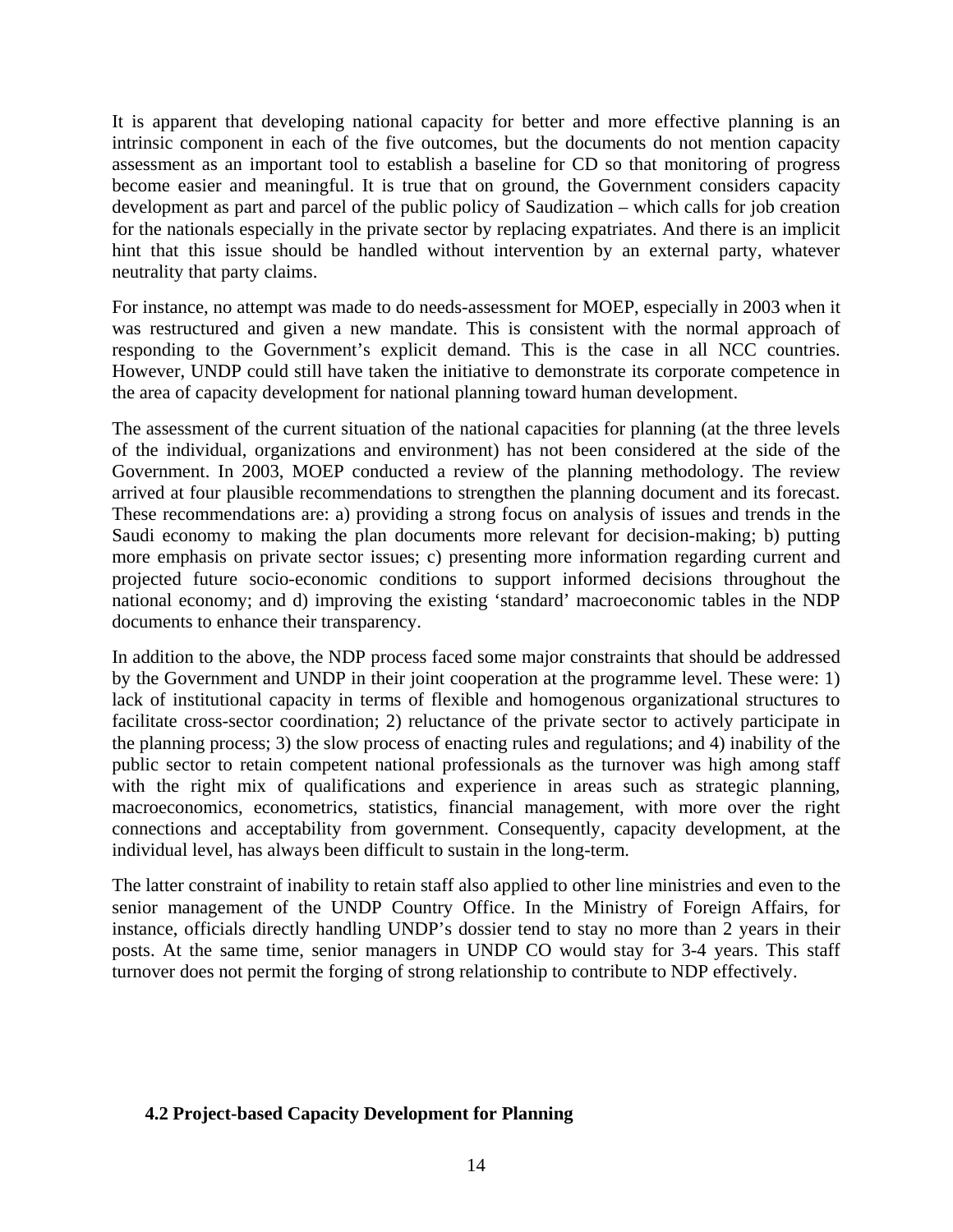UNDP has been actively supporting MOEP through a nationally owned project for policy analysis and strategic planning. This two-year project was built on a six-year umbrella programme that started in 2005 to be completed in 2011.

Specifically, the programme has three objectives to: (a) building the capacity of the MOEP in the main areas of economic and social policy analysis, sectoral and strategic planning, regional and decentralized planning and plan monitoring and implementation; (b) integrating various capacity building and support initiatives into the institutional and organizational setting of the MOEP; (c) to conduct an effective and focused staff training programme for Saudi nationals through the medium of special technical support facilities in the selected technical/substantive areas. In this programme, UNDESA was assigned to provide technical assistance for those components that are designed to deliver substantive contribution with on-site inputs from seven international advisors.

Through this programme, the Government was able to address issues of energy, population policies, regional planning, social development, knowledge and technology, strategic planning and the economic modeling towards viable scenarios of future oil revenues for planning and budgeting. Much-needed technical and advisory assistance was provided to the various stages of the NDP's formulation, implementation, monitoring and following up. Special reference goes to the fact that senior officials at MOEP argued that the macroeconomic models developed, and continuously updated, under the project were the most advanced planning tool worldwide.

In the framework of the two-year projects, the successive phases of UNDP's engagement in the planning process were evidently well-designed to target capacity development at the individual and organisational levels. But in reality, only organizational capacity development was tackled: by establishing two implementation facilities, one for Human Development and the other for MDGs. At the individual level, the Government later decided to deal with capacity development mainly through its own HR department and without involvement of the UN (UNDP or UNDESA). Training funds have largely remained unused, although there has been ad hoc training carried out by long term technical assistance.

Capacity at the enabling environment level, on the other hand, was not integrated in the technical assistance programme between MOEP and UNDP. The responsibility for creating an enabling environment was at a hierarchical level higher than the mandate of any individual ministry. Probably for this reason that an independent review of the planning process that was conducted by a Malaysian expert in June 2002 maintained that, "if planning is still perceived as an important tool to guide economic agents throughout the economy and also steer sectoral Ministries to work towards national objectives, there may be a case for the elevation of the Ministry of Planning towards a Central Agency status that reports directly to the Head of State. Such a status will provide more clout and independence to the planning and monitoring function which now resides with the Ministry"<sup>16</sup>. A new role with such status could also possibly address the dilemma of planning without control on budget allocation (the present situation).

UNDP's project has been instrumental in confirming the aspired role of a think-tank that MOEP wanted to underscore. Through this role, MOEP was able to build advanced competence in conducting policy evaluation research on structural and cross-sectoral topics. For instance, the NDP process is commonly based on many studies as diverse as water consumption, energy

<sup>&</sup>lt;sup>16</sup> Rabbi Royan, Planning Methodology in the Kingdom of Saudi Arabia: A Quick Review for the Way Forward, 2002.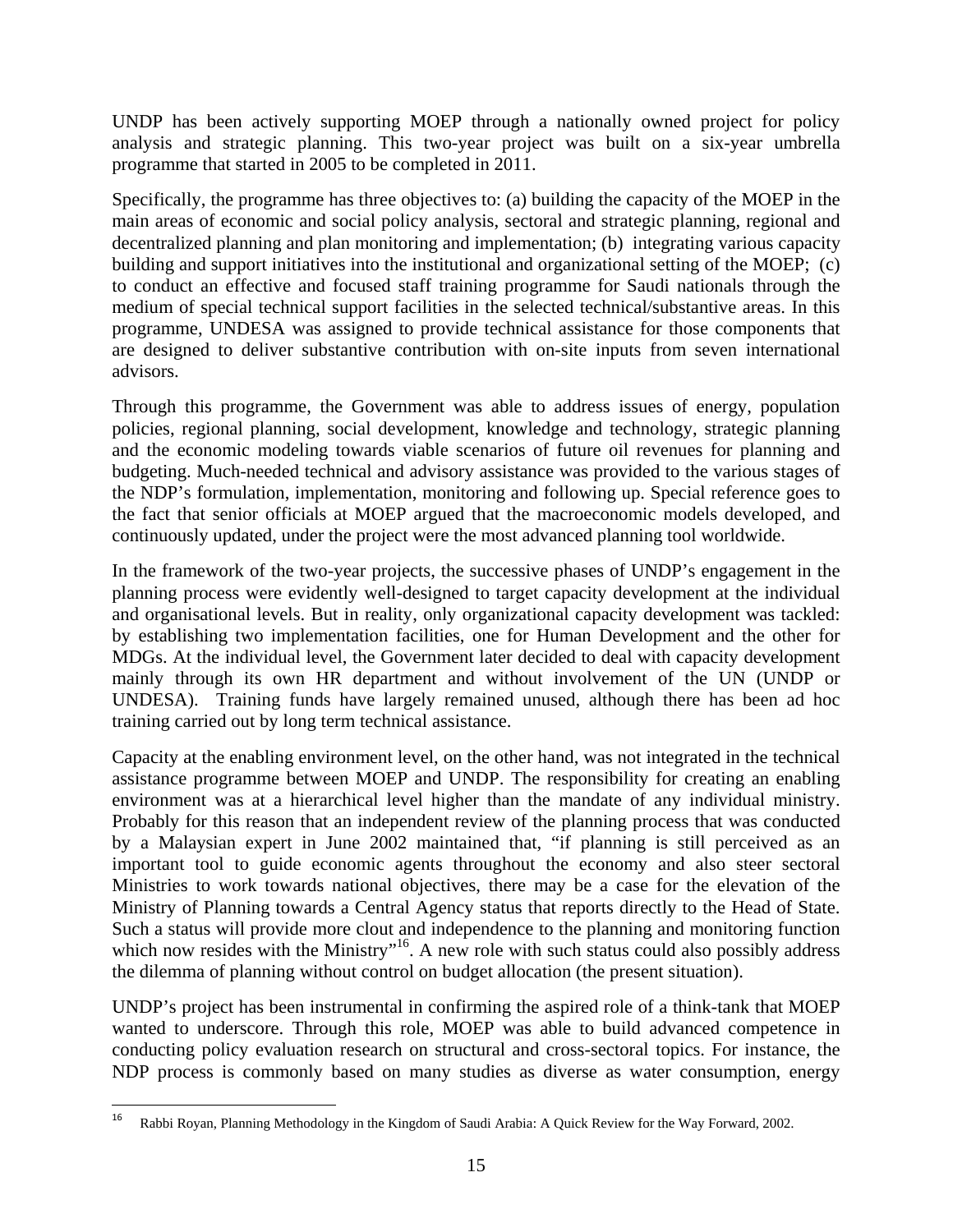conservation, quality of education, financial analysis of sectors, labour market supply and demand, and many other areas of concern to decision-makers.

In preparing the Ninth NDP (2010-2014), for instance, the Government conducted research on the impacts of the globally unfolding triple crisis—food, finance, and climate change. This research resulted in modification of the suite of economic models used as the underlying tools for planning in line with projections of oil revenues and the impacts of the NDP implementation. As a result, the Government demonstrated its preparedness and its capability to use appropriate macroeconomic policies in place and at a timely manner.

In conclusion, the Government considered UNDP's support (and likewise UNDESA's) as crucial in supporting the continuous focusing and refocusing of Saudi Arabia's development efforts to address the challenges and issues of the day in the context of the longer term development priorities. For example, the Project has, according to some observers, been instrumental in helping the Government in its economic and social reform efforts and with the intended shift from the emphasis on GDP growth to a results-based development orientation based on the goal of upstream development results, human development and the necessary infusion of greater productivity, technology and innovation.

Moreover, UNDP's technical and advisory support had been equally important in changing the mindsets in favoring public policies geared toward improving the nation's ranking in the global HDR and other international rankings, such as the Global Competitiveness Forum and the World Bank Doing Business report. Consequently, the five-year planning process has undergone a paradigm shift to embrace the concept of human development in its broader sense instead of concentrating all public efforts on the economic growth per se. The Eighth NDP repeatedly refers to the urgency to enhance in all dimensions affecting the Saudi competitiveness.

#### **4.3 UNDP's Contribution to NDP**

UNDP's response to the Government was deemed relevant as national ownership was ensured through the project implementation modality and as the Government funded projects in full. Based on findings of a recent outcome evaluation, UNDP's advisory and technical assistance to the Government has been of great value in guiding economic and social development<sup>17</sup>.

The structure of partnership between UNDP and the Government, especially MOEP, was demand-driven in nature. Whilst this aspect ensured national ownership, UNDP remained unable to demonstrate its strength and worldwide expertise in the core issues of poverty and governance, despite its internationally recognized reputation for assisting countries to achieve progress along pro-poor growth policies, women empowerment, labor market strategies, etc.

UNDP was perceived to have a number of comparative advantages: neutrality and impartiality; extensive knowledge and expertise from around the world; a window to UN System; and carrying the UNDP imprimatur. Independent observers also see UNDP CO in Saudi Arabia as the most sophisticated and well organized office in the Middle East.

At the same time, commonly heard disadvantages included: lack of competent staff; slow and administratively complicated response to requests; tendency to spread itself and its activities too thin; and inability to assist the Government in engaging the private sector in development. At the

 <sup>17</sup> UNDP, Outcome Evaluation, 2010.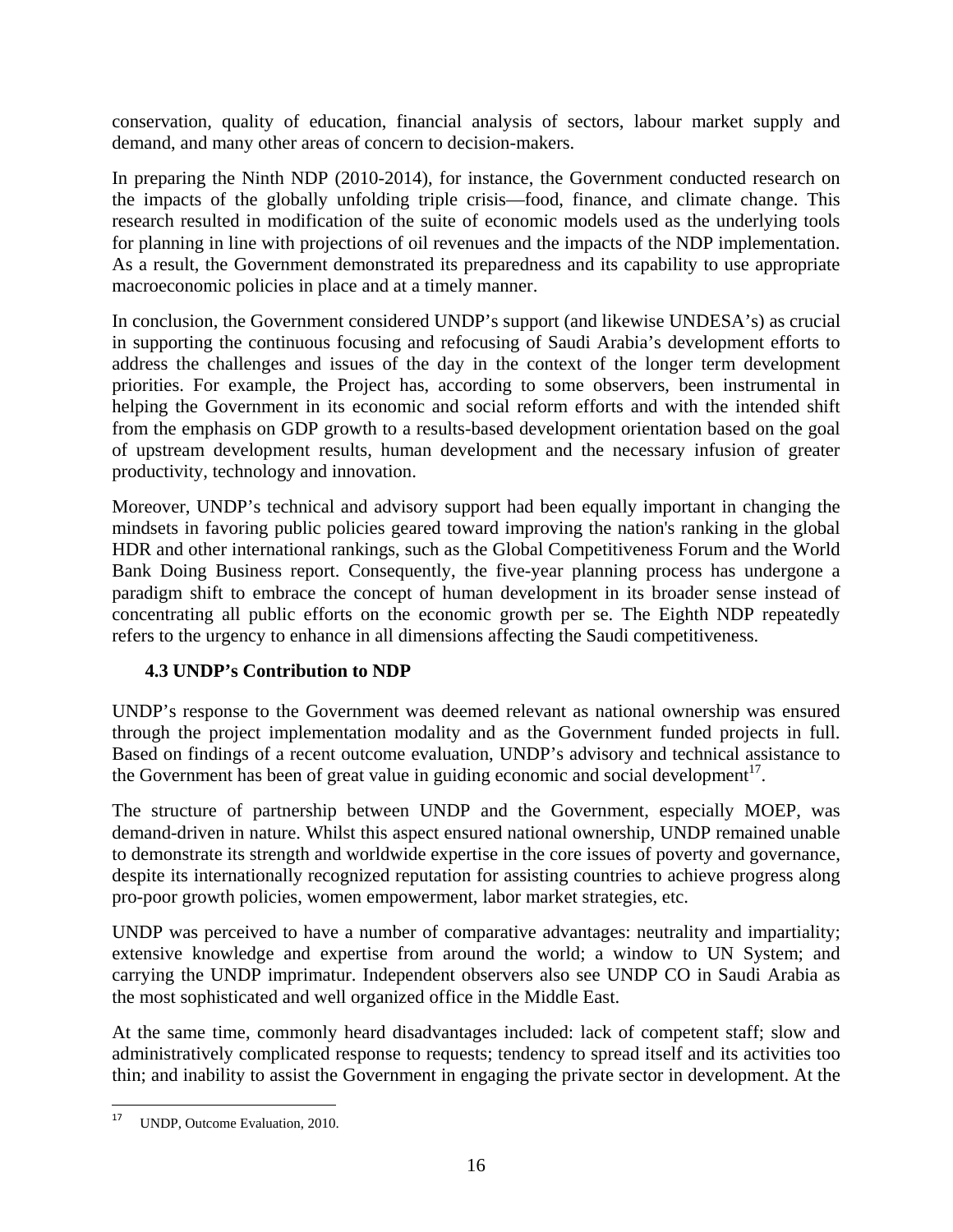same time, UNDP deployed huge staff resources compared to GTZ and the World Bank. But, despite this the Government did not consider UNDP as the key development partner in developing capacities. It would surely be better if UNDP positioned itself with an eye to optimize available resources and emphasize results.

It seems paradoxical that UNDP's comparative advantage of knowledge and expertise was recognized by development partners, but was never sought or exercised to full potential. UNDP appears to have difficulty finding funds from its head office to field missions on core issues with the aim of demonstrating its competencies and relevance to the national development process at a more strategic level.

The World Bank in Saudi Arabia based its comparative advantage on its capability to mobilize expertise from around the world. It used to conduct short-term missions to deliver advisory services responsive to requests of the Government. In addition, it has a limited budget to bring speakers to events of national significance. In so doing, it has built an image of a highly specialized provider of development consultancy.

The Government has the choice to select from amongst three international providers of advisory services: UNDP/UNDESA, World Bank and GTZ. The exact type of service required would normally influence the choice taken. If support was sought for economic and financial issues, the Government would turn to the World Bank to deploy consultants. If technology and engineering expertise was needed, then the option would be the GTZ. If the request was for social and planning expertise, UNDP/UNDESA would be the choice. In this regard, the curriculum vitae database of UNDP was perceived as less comprehensive than those of other international consultancy service providers. They also reportedly reacted much more quickly to government requests. In addition, the response of the World Bank and GTZ was much more prompt, because UNDP/UNDESA encountered delays in obtaining necessary visas for their experts.

Furthermore, UNDP intervenes too little in project design and implementation. Although the different phases of the present Policy Analysis and Strategic Planning Project were signed by MOEP and UNDP, UNDESA was perceived to influence constructively the content and orientation. UNDP merely focused on financial management and other operational concerns. Of course UNDP could have capitalized on the strength of the partnership to recommend proactively several programme re-orientations. One new orientation is the need to support MOEP in developing its capacity to generate statistics that are consistent across sectors, up-todate and adequately disaggregated to allow informed judgments on the status of development. This requirement is the only guarantee that development policies, targets and activities would be evidence-based.

UNDESA, in its capacity as the provider of technical support in the project with MOEP, has taken the lead in discussing substantive issues with counterparts in the Government. Discussions under the project took place during the early period of design and frequently during the annual Tripartite Project Review processes, when a senior programme manager from UNDESA would visit the project for two weeks. This relationship worked well until recently when there was reorientation within UNDESA and the future role of the organization in the project became unclear.

Since 1990, when the first Human Development Report was published and the concept of Human Development Index was introduced, UNDP has capably drawn attention to the fact that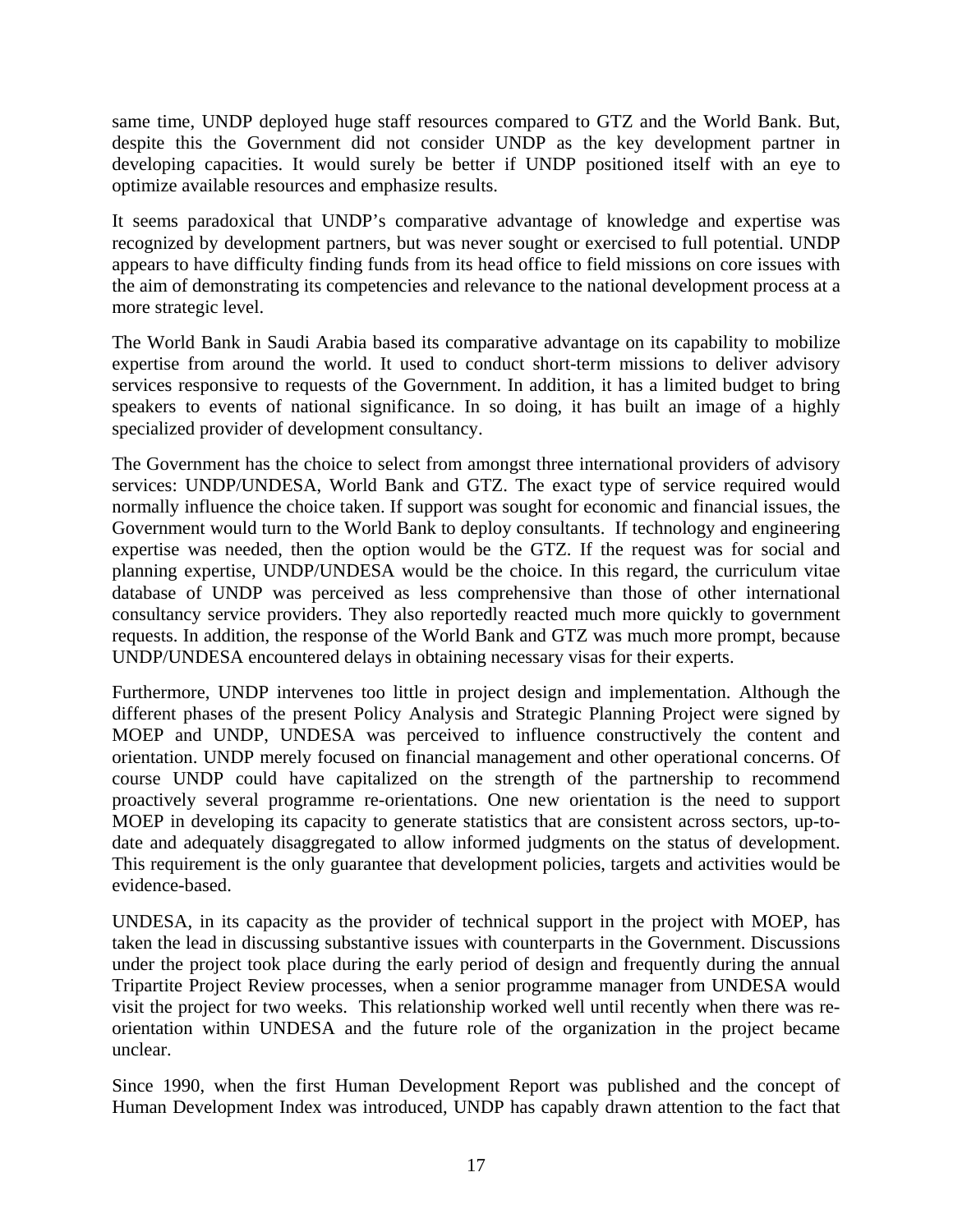the primary objective of development is to benefit people. Although the technical considerations of the means to measure and monitor progress towards human development are important, these should not obscure other more important dimension of development<sup>18</sup>. In this regard, the present cooperation between MOEP and UNDP targeted the establishment of a development consultative network/policy think-tank on economic issues. This was to involve organizing consultative forums and workshops on economic/social issues and policies during the period 2007-2008 as a means of an ongoing monitoring/assessment of Eighth NDP and as advance inputs for the next  $NDP<sup>19</sup>$ .

These forums/workshops were not established as planned. Instead, MOEP organized several seminars and delivered lectures to officials of public sector and representatives of private sector on wide range of economic and social topics, including the global economic crisis and MOEP's follow-up system for NDP's implementation<sup>20</sup>.

Some of the national development partners reiterated criticism that UNDP in Saudi Arabia was "spreading itself too thin" by implementing several projects that were not covered by the CDP/CPAP. In support of this argument, critics maintained that projects managed by UNDP were fluctuating in number from year to year. This was perceived as an indication of lack of focus. In any case, UNDP should find an innovative way to convey the message necessary to build an image of an organization that has a mandate focusing on five, interrelated practice areas.

#### **5. Conclusions, Recommendations and Lessons Learned**

As a case study, this report attempts to summarize the findings of the review of UNDP's contribution to capacity development for NDP process in Saudi Arabia. The following paragraphs present a set of conclusions, recommendations and lessons for consideration by all concerned parties in the future.

*UNDP should elevate its engagement in the NDP process*. Possible dimensions of the corporate capacities include the power of quantification in the MDGs and the broad concept of human development in the HDI. While both the MDGs and HDI have a rich component of measurement tools and statistical analysis, the core issues embedded in each should be brought to bear on the socio-economic development planning in Saudi Arabia. That is, work must go beyond the technicalities and measurement considerations to the core themes of development.

*It might be necessary to mobilize funds from UNDP's head office to organize missions on core issues of development*. The objective is to demonstrate UNDP's competencies and relevance to support the national development process at a more strategic level.

*As regards the HDI, it would be undoubtedly useful for the Government to consider pro-poor policies and to review UNDP's experiences*, especially in South America where there is considerable rich empirical evidence that pro-poor growth is an effective means to reduce poverty and eliminate income inequality, or at least ameliorate its negative impacts. This would build on the growing consensus worldwide that economic growth alone is inadequate to reduce poverty.

<sup>&</sup>lt;sup>18</sup> UNDP, Human Development Report, 1990.<br><sup>19</sup> UNDP/MOEP, Support for Policy Analysis and Strategic Planning in Saudi Arabia, Phase II, 2007.<br><sup>20</sup> MOEP/UNDP/UNDESA, Tripartite Review Report, December 2008.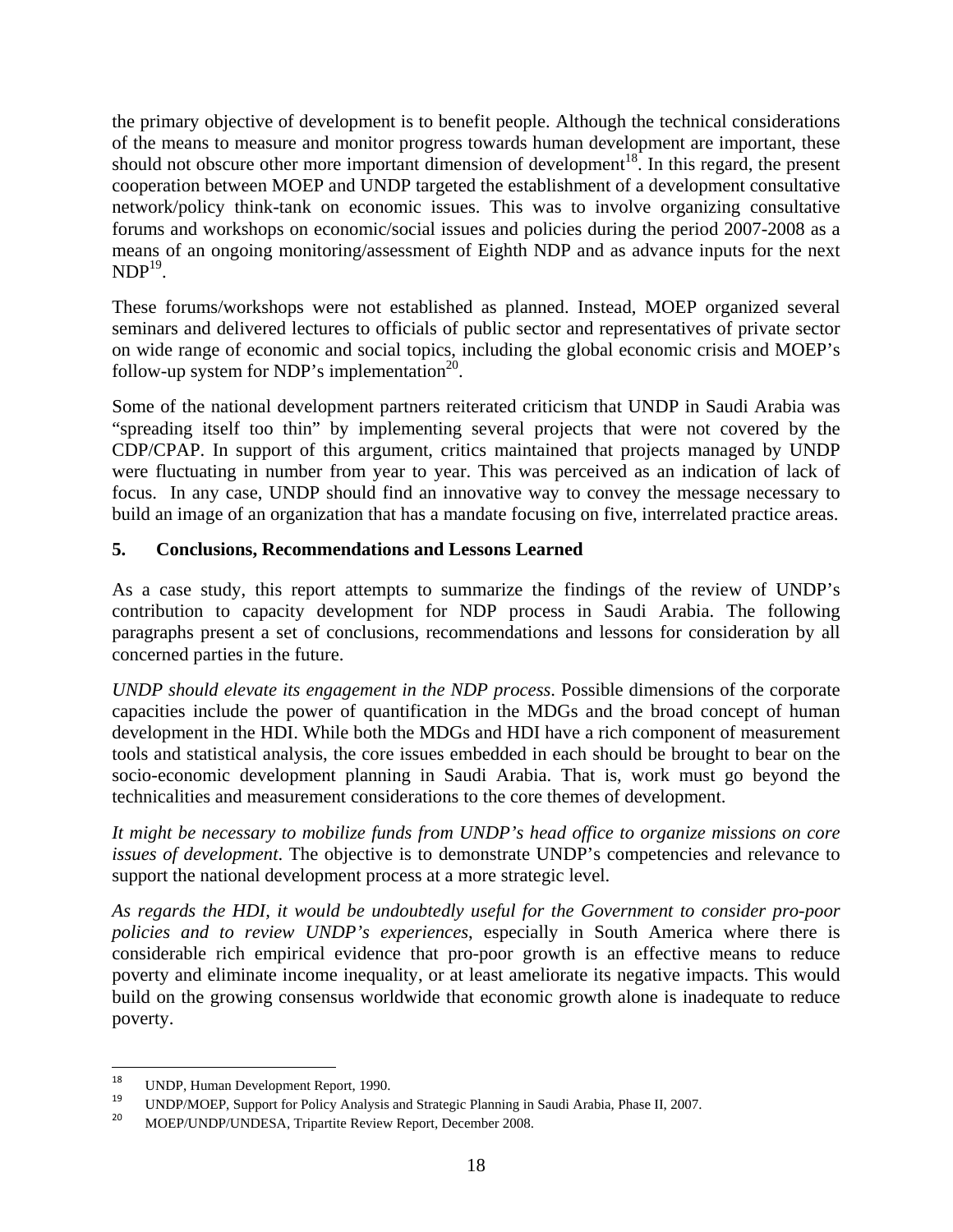While both the MDGs and HDI have a rich component of measurement tools and statistical analysis, the core issues embedded in each should be brought to bear on the socio-economic development planning in Saudi Arabia. That is, work must go beyond the technicalities and measurement considerations to the core themes of development.

*With regard to MDGs, and especially Goal 3 (gender equality and women empowerment), the focus should not be restricted to an increase of women participation in the labor market.* Although economic empowerment of women is extremely important, an attempt to approach other social and legal aspects should be made. It is notable that Saudi Arabia is formally adopting a gradual path to reform.

*Capacity assessment is a prerequisite* to understand what capacity assets are there and what capacity needs exist within the different development partners. *This step should precede formulation of capacity development plans or interactions*. It is equally important to go beyond that step by using capacity development, and the numerous issues it involves, as catalytic to create consensus around the need for an enabling environment for NDP processes. This exercise will require that UNDP's staff enhance their understanding of the national context in addition to gaining full comprehension of practice area of their respective specialties.

*It is advisable that the preparatory work for the next CDP/CPAP cycle should identify a publicprivate partnership strategy so that national agreement could later be reached in this regard*. The last three NDPs placed emphasis on the engagement of the private sector in the development. But there is no measure taken at the level of the NDP, CDP/CPAP or the project between MOEP and UNDP.

The quality of statistics deserves special attention by the Government and UNDP. This problem should be dealt with from the very outset of the CDP/CPAP formulation. It is well recognized that generation and updating of accurate and adequately aggregated statistics are important to reach plausible judgment about achievement of targets. Fortunately, the Central Department of Statistics (CDS) is closely linked to MOEP. *This makes it more pragmatic to dedicate a component in the joint MOEP/UNDP cooperation to capacity development for statistics. However, a capacity assessment for this particular sector must be considered.*

*Capacity development at the enabling environment level should be planned for in the process of formulating the new cycle of CDP/CPAP.* Within the context of Saudi Arabia, the enabling environment is a responsibility which resides with the Cabinet or a higher authority to be designated the task and the necessary supervisory authority it involves.

*UNDP should find an innovative way to convey the message necessary to build an image of an organization that has a mandate focusing on five, interrelated practice areas.* The criticism that UNDP in Saudi Arabia is "spreading too thin" in terms of implementing several projects that were not covered by the CDP/CPAP should be taken seriously, whatever evidence is there to support the claim.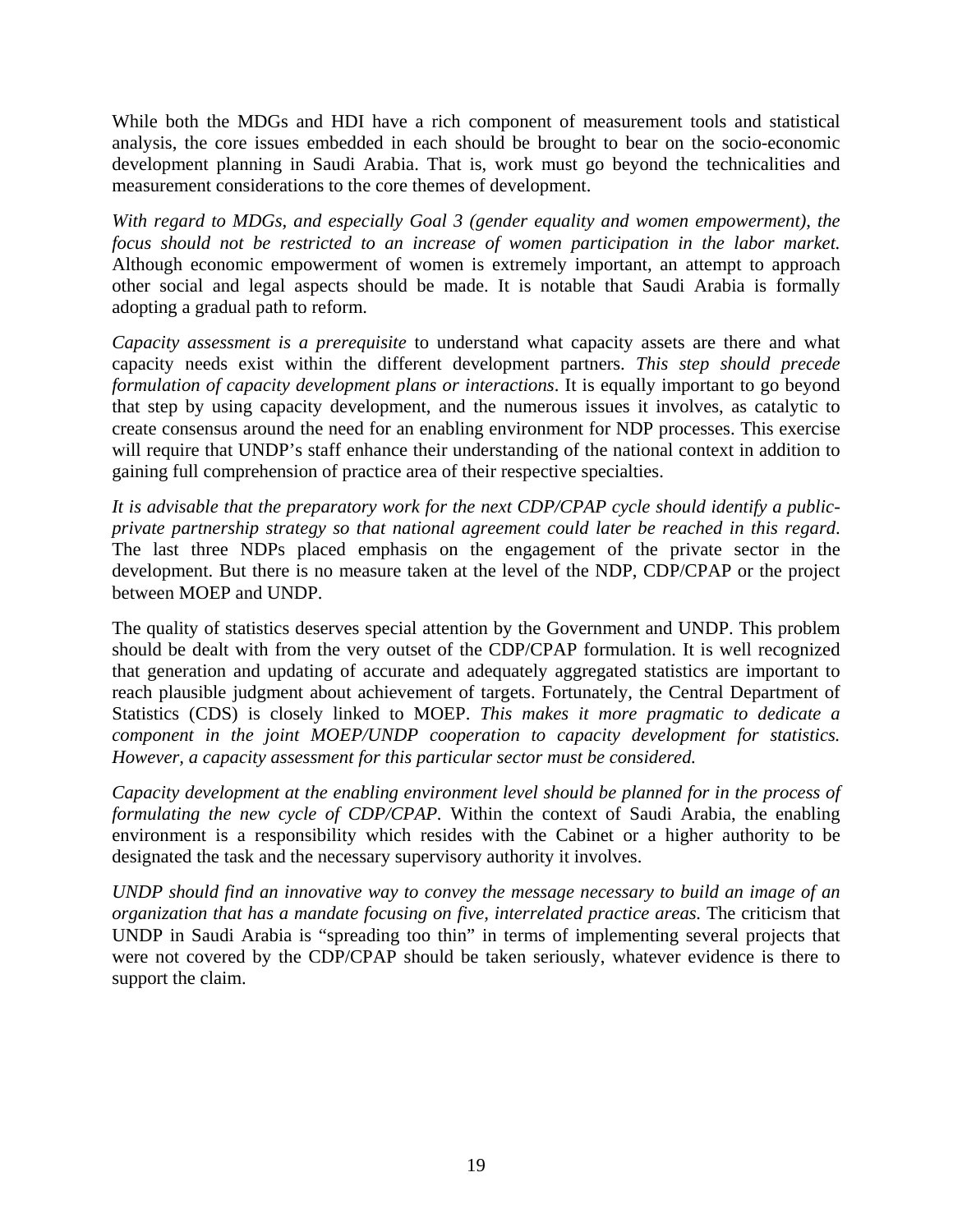## **APPENDIX 1 - PERSONS CONSULTED**

| <b>Last Name</b> | <b>First Name</b>                                | Role                                                                       | Organisation                                                       |
|------------------|--------------------------------------------------|----------------------------------------------------------------------------|--------------------------------------------------------------------|
| Abu-Kharmeh      | Dr. Suleiman                                     | Senior Regional<br><b>Planning Advisor</b>                                 | Ministry of Economy and Planning                                   |
| Abu-Laban        | Ayman                                            | Representative                                                             | <b>UNICEF</b>                                                      |
| Al Mogrin        | Haifa                                            | Associate for<br>Governance                                                | UNDP, Saudi Arabia                                                 |
| Al-Ahmadi        | Dr. Hannan                                       | Director                                                                   | Institute of Public Administration                                 |
| Al-Ahmed         | Reyad                                            | <b>Resident Coordinator</b>                                                | UNDP, Saudi Arabia                                                 |
| Al-Awwad         | Dr. Awwad                                        | Vice Governor for<br>Investment                                            | Saudi Arabian General Investment<br>Authority                      |
| Al-Bukhayyet     | Dr. Salah                                        | Vice President for<br>Investment<br><b>National Project</b><br>Coordinator | Saudi Commission for Tourism and<br>Antiquities                    |
| AlDeraibi        | Abdulrahman                                      | <b>Acting Country</b><br>Manager                                           | <b>World Bank</b>                                                  |
| Al-Mogel         | Dr. Abdullah                                     | Vice-Chancellor                                                            | King Abdullah University of Science<br>and Technology (KAUST)      |
| Al-Mubarak       | Dr. Faisal                                       | <b>Advisor for Planning</b>                                                | Saudi Commission for Tourism and<br>Antiquities                    |
| Al-Najai         | Abeer                                            | M&E Associate                                                              | UNDP, Saudi Arabia                                                 |
| Al-Nawwab        | Dr. Nabil                                        | <b>Senior Social Planning</b><br>Advisor                                   | Ministry of Economy and Planning                                   |
| Al-Saadoun       | Dr. Yousef                                       | Deputy Minister for<br><b>Economic and Cultural</b><br>Affairs             | Ministry of Foreign Affairs                                        |
| Al-Saud          | <b>HRH Prince Meshael</b><br>bent Turki Alfaisal | <b>Vice President</b>                                                      | King Faisal Centre for Strategic and<br>Islamic Studies,<br>Riyadh |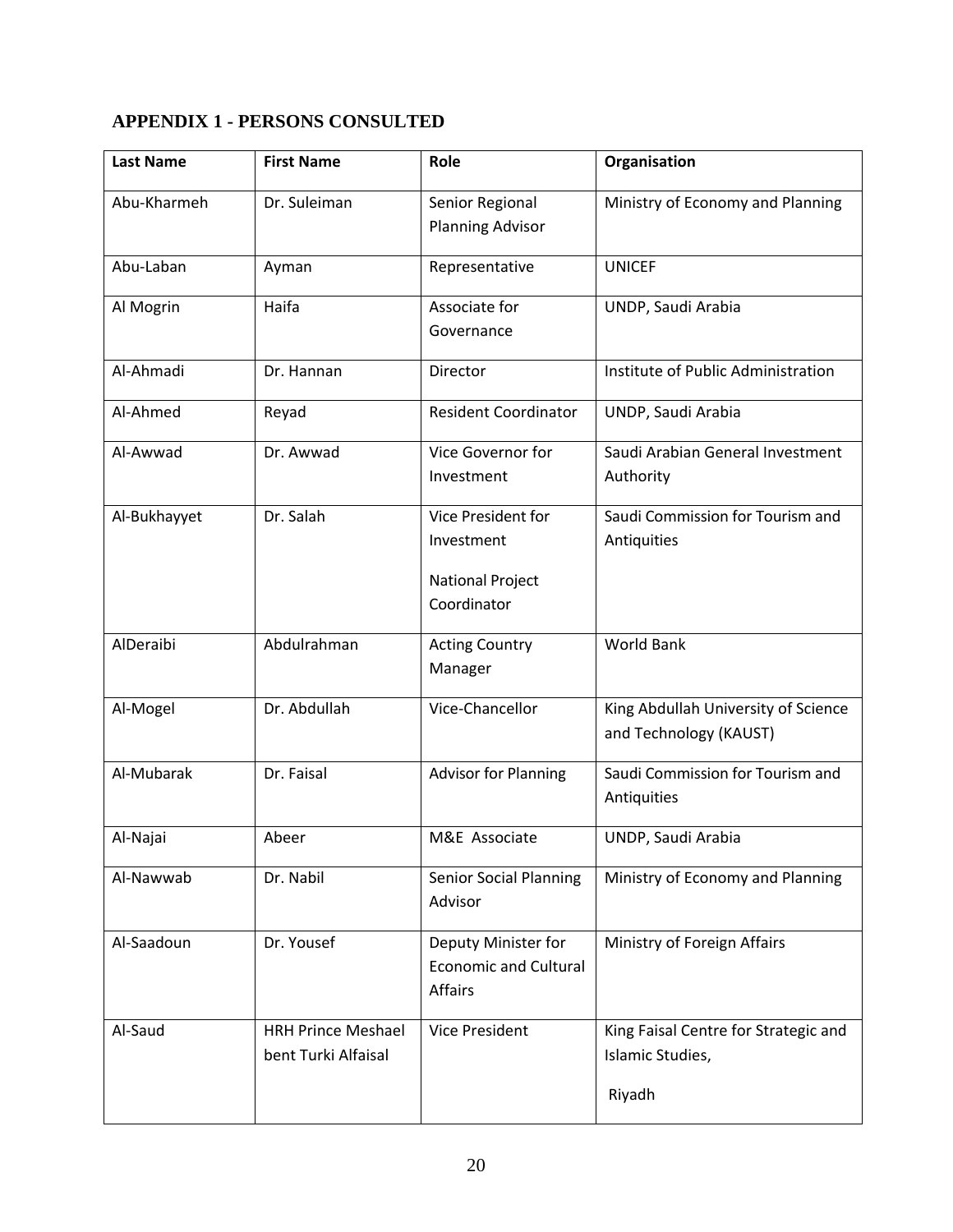| <b>Last Name</b> | <b>First Name</b>                    | Role                                                              | Organisation                                    |
|------------------|--------------------------------------|-------------------------------------------------------------------|-------------------------------------------------|
| Al-Saud          | <b>HRH Prince Saud ben</b><br>Khalid | COO, National<br>Competitiveness<br>Centre                        | Saudi Arabian General Investment<br>Authority   |
| Al-Sheikh        | Dr. Hissah                           | <b>University Dean</b>                                            | Al-Yamama University, Riyadh                    |
| Al-Sheikh        | Dr. Hind                             | <b>University Dean</b>                                            | <b>CPA University</b><br>Jeddah                 |
| Al-Sheikh        | Dr. Abdulaziz                        | Vice President for<br>Support                                     | Saudi Commission for Tourism and<br>Antiquities |
| Alshiekh         | Abdulelah                            | Senior Urban<br>Strategist                                        | <b>International Urban Strategies</b>           |
| Al-Sullaim       | Dr.Musaad                            | Director of<br>International<br><b>Economic Relations</b>         | Ministry of Foreign Affairs                     |
| Dinar            | Hassan                               | Assistant<br>Representative                                       | <b>FAO</b>                                      |
| Eltigani         | Dr. Eltigani Eltahir                 | Senior Population<br>Policies Advisor                             | Ministry of Economy and Planning                |
| Hakami           | Ahmed                                | Vice-Minister of<br><b>Economy and Planning</b>                   | Ministry of Economy and Planning                |
| Hatim            | Hatim G.                             | <b>Senior Planning</b><br>Adviser                                 | <b>MOEP</b>                                     |
| Khoday           | Kishan                               | Deputy Resident<br>Representative                                 | <b>United Nations Development</b><br>Programme  |
| Mrayati          | Mohammad                             | Senior Adviser on<br>Science and<br>Technology                    | <b>MOEP</b>                                     |
| Salah            | Dr. Ahmed H.                         | <b>Economic Advisor and</b><br><b>National Project</b><br>Manager | Ministry of Economy and Planning                |
| Shammout         | Nasser                               | Management Advisor,                                               | <b>UNDP</b>                                     |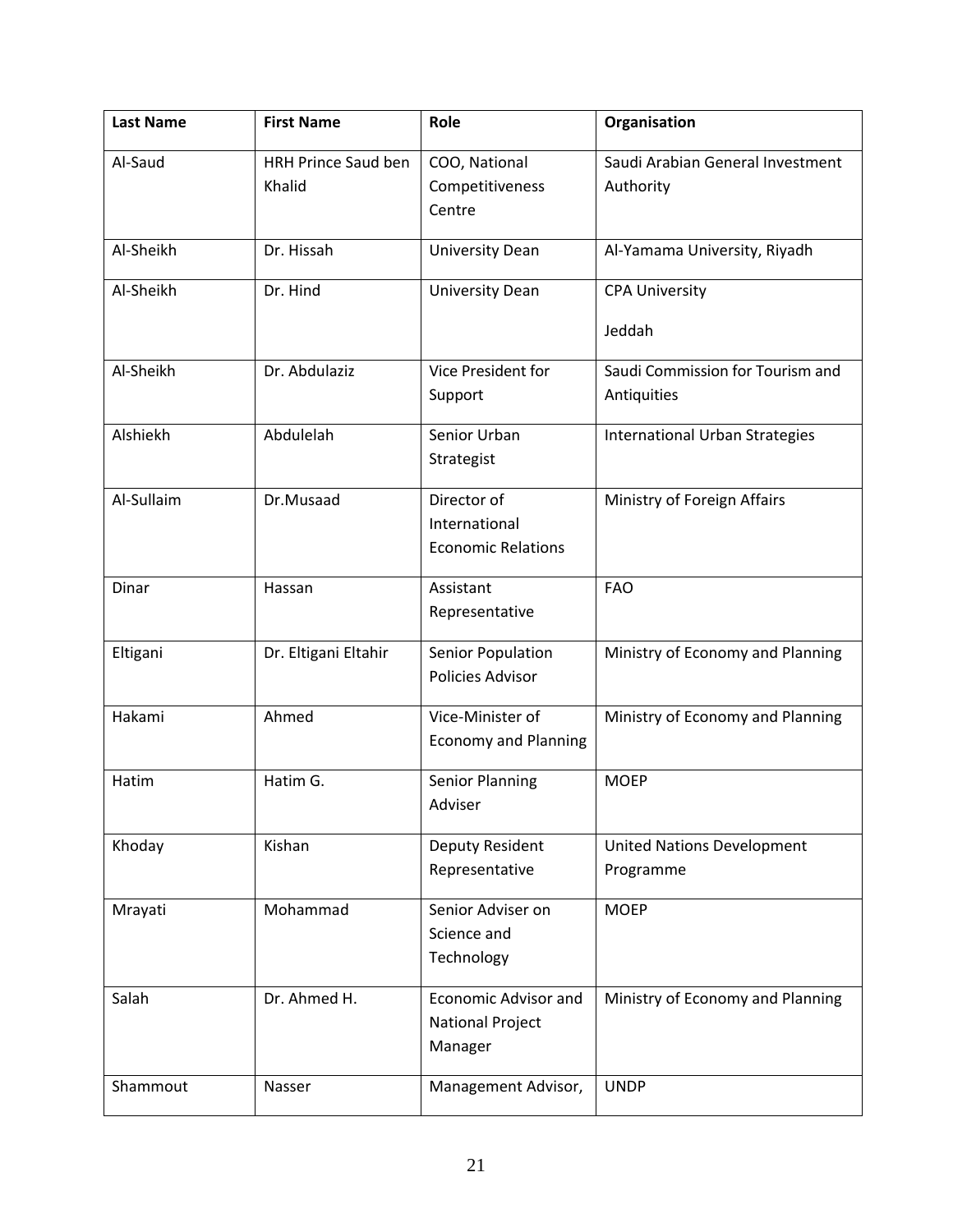| <b>Last Name</b> | <b>First Name</b> | Role                      | Organisation                                  |
|------------------|-------------------|---------------------------|-----------------------------------------------|
|                  |                   | UNDOCO (ex DRR)           |                                               |
| Taibah           | Maha              | Head, Education<br>Sector | Saudi Arabian General Investment<br>Authority |
|                  |                   |                           |                                               |
| Tamim            | Mayssam           |                           | UNDP, Saudi Arabia                            |
| Yassin           | Yassin            | Senior Programme          | <b>United Nations Development</b>             |
|                  |                   | Associate, Goverance      | Programme                                     |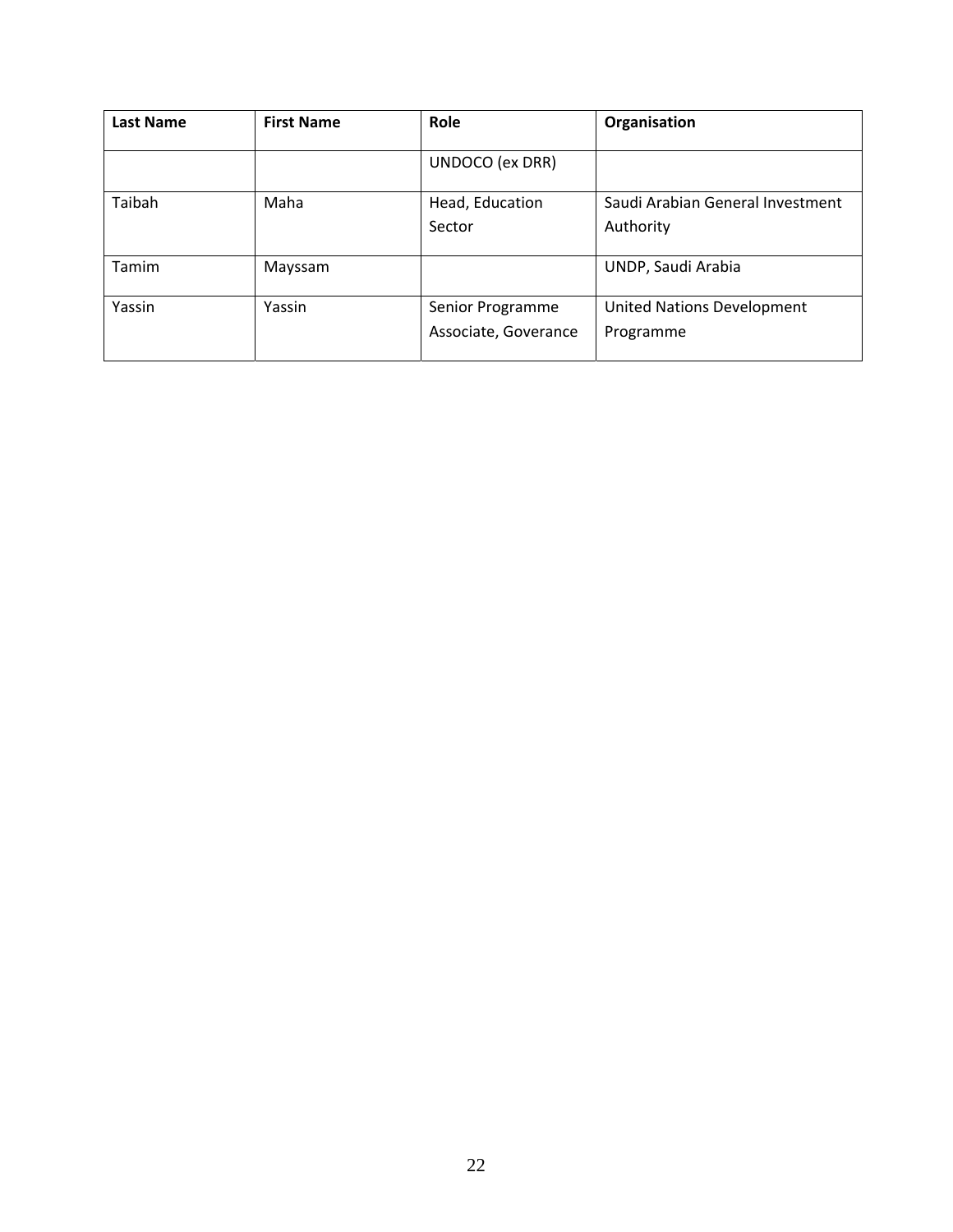### **APPENDIX 2 – DOCUMENTS CONSULTED**

| DOCUMENT <sup>21</sup><br><b>UNDP</b><br>Country programme<br>Paper presented at<br>document for Saudi<br>the Second regular<br>session of the UNDP<br>Arabia (2007-2011)<br>Executive Board,<br>September, 2006<br>DP/DCP/SAU/1<br><b>Tripartite Review</b><br><b>UNDP</b><br><b>UNDP Country</b><br>Report for Support for<br>Office, December | <b>AUTHOR</b> | <b>TITLE</b> | <b>PUBLISHER / DATE</b> | <b>NATURE OF</b> |
|--------------------------------------------------------------------------------------------------------------------------------------------------------------------------------------------------------------------------------------------------------------------------------------------------------------------------------------------------|---------------|--------------|-------------------------|------------------|
|                                                                                                                                                                                                                                                                                                                                                  |               |              |                         |                  |
|                                                                                                                                                                                                                                                                                                                                                  |               |              |                         |                  |
|                                                                                                                                                                                                                                                                                                                                                  |               |              |                         |                  |
|                                                                                                                                                                                                                                                                                                                                                  |               |              |                         |                  |
|                                                                                                                                                                                                                                                                                                                                                  |               |              |                         |                  |
|                                                                                                                                                                                                                                                                                                                                                  |               |              |                         |                  |
|                                                                                                                                                                                                                                                                                                                                                  |               |              |                         |                  |
|                                                                                                                                                                                                                                                                                                                                                  |               |              |                         |                  |
|                                                                                                                                                                                                                                                                                                                                                  |               |              |                         |                  |
|                                                                                                                                                                                                                                                                                                                                                  |               |              |                         |                  |
| Policy Analysis and<br>2008                                                                                                                                                                                                                                                                                                                      |               |              |                         |                  |
| <b>Strategic Planning</b>                                                                                                                                                                                                                                                                                                                        |               |              |                         |                  |
| (Phase II)                                                                                                                                                                                                                                                                                                                                       |               |              |                         |                  |
|                                                                                                                                                                                                                                                                                                                                                  |               |              |                         |                  |
| <b>UNDP</b><br>Second country<br>Paper presented at                                                                                                                                                                                                                                                                                              |               |              |                         |                  |
| the First regular<br>cooperation framework                                                                                                                                                                                                                                                                                                       |               |              |                         |                  |
| for Saudi Arabia<br>session of the UNDP                                                                                                                                                                                                                                                                                                          |               |              |                         |                  |
| $(2001 - 2005)$<br>Executive Board,                                                                                                                                                                                                                                                                                                              |               |              |                         |                  |
| January 2001                                                                                                                                                                                                                                                                                                                                     |               |              |                         |                  |
| DP/CCF/SAU/2                                                                                                                                                                                                                                                                                                                                     |               |              |                         |                  |
|                                                                                                                                                                                                                                                                                                                                                  |               |              |                         |                  |
| Government of the<br>Support for Policy<br>Project Document                                                                                                                                                                                                                                                                                      |               |              |                         |                  |
| Kingdom of Saudi<br>Analysis and Strategic<br>for SAU10-43279, May                                                                                                                                                                                                                                                                               |               |              |                         |                  |
| Planning in Saudi<br>Arabia/UNDP<br>2005                                                                                                                                                                                                                                                                                                         |               |              |                         |                  |
| Arabia - Phase I                                                                                                                                                                                                                                                                                                                                 |               |              |                         |                  |
| Government of the<br><b>Support for Policy</b><br>Project Document                                                                                                                                                                                                                                                                               |               |              |                         |                  |
| Kingdom of Saudi<br>Analysis and Strategic<br>for SAY10-43279,                                                                                                                                                                                                                                                                                   |               |              |                         |                  |
| Arabia/UNDP<br>Planning in Saudi<br>May 2009                                                                                                                                                                                                                                                                                                     |               |              |                         |                  |
| Arabia - Phase III                                                                                                                                                                                                                                                                                                                               |               |              |                         |                  |
|                                                                                                                                                                                                                                                                                                                                                  |               |              |                         |                  |
| Government of the<br>Outcome Evaluation of<br>April 2010                                                                                                                                                                                                                                                                                         |               |              |                         |                  |
| Kingdom of Saudi<br><b>UNDP Support for</b>                                                                                                                                                                                                                                                                                                      |               |              |                         |                  |
| Arabia/UNDP<br><b>National Strategies</b>                                                                                                                                                                                                                                                                                                        |               |              |                         |                  |
| Reflecting Vision 2025                                                                                                                                                                                                                                                                                                                           |               |              |                         |                  |

<sup>&</sup>lt;sup>21</sup> Official Government report; Development Partner report; Consultant Report; Book; periodical article; unpublished mimeo; UN publication; UNDP office circular / memo.